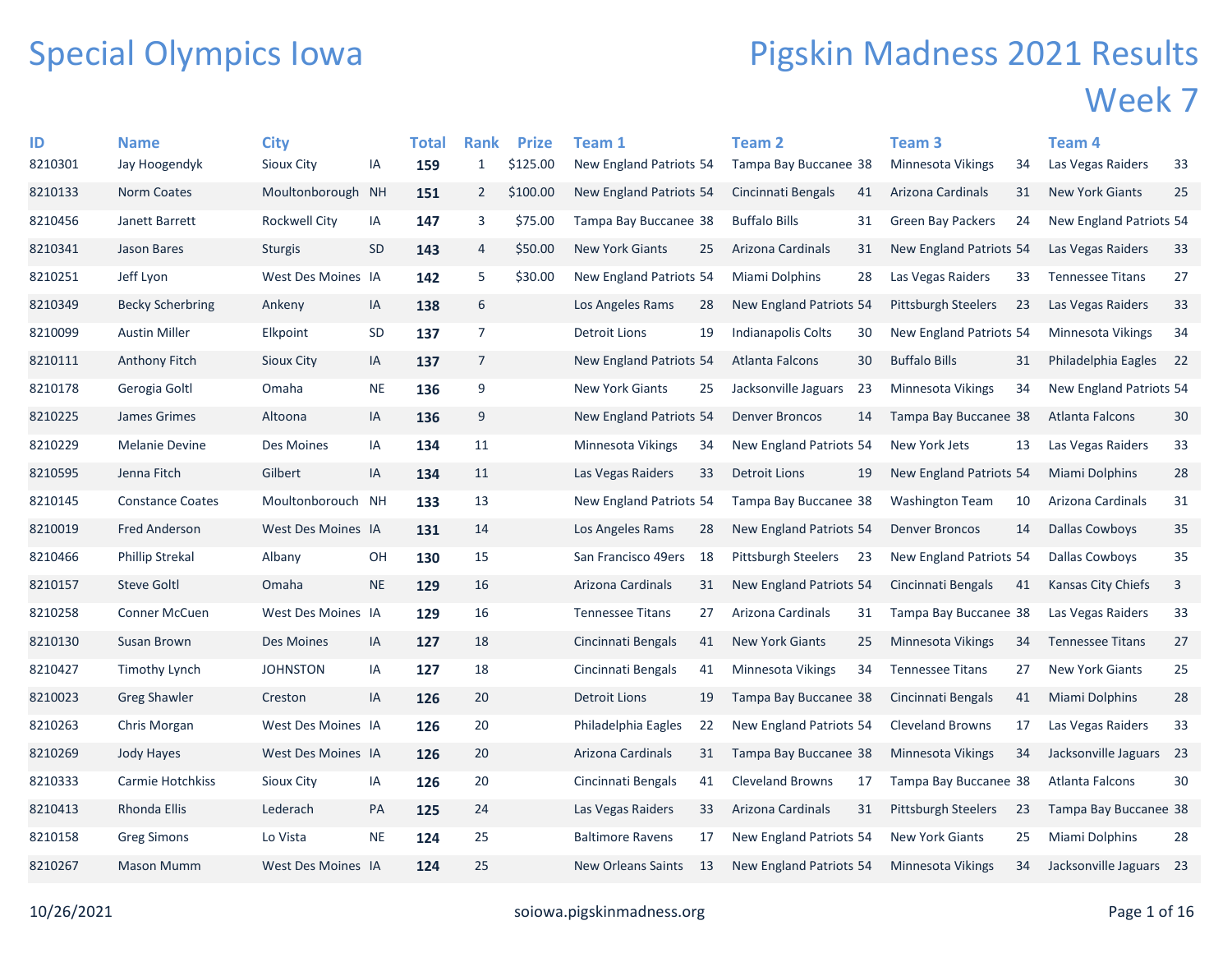| ID      | <b>Name</b>               | <b>City</b>           |           | <b>Total</b> | <b>Rank</b> | <b>Prize</b> | Team 1                   |    | <b>Team 2</b>             |    | Team <sub>3</sub>         |    | <b>Team 4</b>              |    |
|---------|---------------------------|-----------------------|-----------|--------------|-------------|--------------|--------------------------|----|---------------------------|----|---------------------------|----|----------------------------|----|
| 8210562 | Justin Jacobs             | Clarksville           | IA        | 124          | 25          |              | <b>Dallas Cowboys</b>    | 35 | Philadelphia Eagles       | 22 | New York Jets             | 13 | New England Patriots 54    |    |
| 8210569 | Jean Wulf                 | Davenport             | IA        | 124          | 25          |              | <b>Miami Dolphins</b>    | 28 | <b>Buffalo Bills</b>      | 31 | Arizona Cardinals         | 31 | <b>Minnesota Vikings</b>   | 34 |
| 8210584 | <b>Brady Oldag</b>        | <b>Cedar Falls</b>    | IA        | 124          | 25          |              | New York Giants          | 25 | New England Patriots 54   |    | <b>Baltimore Ravens</b>   | 17 | Los Angeles Rams           | 28 |
| 8210021 | <b>Ron Spurr</b>          | Creston               | IA        | 123          | 30          |              | <b>Buffalo Bills</b>     | 31 | New England Patriots 54   |    | <b>Washington Team</b>    | 10 | Los Angeles Rams           | 28 |
| 8210163 | Lori Havck                | Omaha                 | <b>NE</b> | 122          | 31          |              | Tampa Bay Buccanee 38    |    | Minnesota Vikings         | 34 | Las Vegas Raiders         | 33 | <b>Cleveland Browns</b>    | 17 |
| 8210184 | Dorothy Kalar             | <b>Council Bluffs</b> | IA        | 122          | 31          |              | Tampa Bay Buccanee 38    |    | New York Jets             | 13 | <b>Indianapolis Colts</b> | 30 | Cincinnati Bengals         | 41 |
| 8210442 | <b>Curtis Hollebrands</b> | Clive                 | IA        | 122          | 31          |              | New York Jets            | 13 | <b>Green Bay Packers</b>  | 24 | <b>Buffalo Bills</b>      | 31 | New England Patriots 54    |    |
| 8210542 | Steven Cole               | Altoona               | IA        | 122          | 31          |              | Minnesota Vikings        | 34 | Philadelphia Eagles       | 22 | <b>Buffalo Bills</b>      | 31 | <b>Dallas Cowboys</b>      | 35 |
| 8210221 | James Grimes              | Altoona               | IA        | 121          | 35          |              | San Francisco 49ers      | 18 | New England Patriots 54   |    | <b>Detroit Lions</b>      | 19 | Indianapolis Colts         | 30 |
| 8210238 | Cory Williams             | Pleasant Hill         | IA        | 121          | 35          |              | Pittsburgh Steelers      | 23 | Detroit Lions             | 19 | Cincinnati Bengals        | 41 | Tampa Bay Buccanee 38      |    |
| 8210255 | <b>Mason Mumm</b>         | West Des Moines IA    |           | 121          | 35          |              | Philadelphia Eagles      | 22 | Atlanta Falcons           | 30 | Cincinnati Bengals        | 41 | Los Angeles Rams           | 28 |
| 8210497 | <b>Chris Wahlert</b>      | Peosta                | IA        | 121          | 35          |              | Chicago Bears            | 3  | New England Patriots 54   |    | <b>Buffalo Bills</b>      | 31 | Las Vegas Raiders          | 33 |
| 8210167 | Jack Goltl                | <b>Council Bluffs</b> | IA        | 120          | 39          |              | Las Vegas Raiders        | 33 | <b>Minnesota Vikings</b>  | 34 | <b>Atlanta Falcons</b>    | 30 | <b>Pittsburgh Steelers</b> | 23 |
| 8210573 | <b>Scott Moore</b>        | Missouri Valley       | IA        | 120          | 39          |              | <b>Cleveland Browns</b>  | 17 | <b>Buffalo Bills</b>      | 31 | Tampa Bay Buccanee 38     |    | <b>Minnesota Vikings</b>   | 34 |
| 8210017 | Debby Eldred              | West Des Moines IA    |           | 119          | 41          |              | Dallas Cowboys           | 35 | Arizona Cardinals         | 31 | Jacksonville Jaguars      | 23 | <b>Indianapolis Colts</b>  | 30 |
| 8210091 | Shari Berends             | Roland                | IA        | 118          | 42          |              | Tampa Bay Buccanee 38    |    | Las Vegas Raiders         | 33 | Indianapolis Colts        | 30 | <b>Cleveland Browns</b>    | 17 |
| 8210265 | Ryan Purdy                | Van Meter             | IA        | 118          | 42          |              | New York Jets            | 13 | New England Patriots 54   |    | Los Angeles Rams          | 28 | Jacksonville Jaguars 23    |    |
| 8210322 | Mark Huberty              | Sgt. Bluffs           | IA        | 118          | 42          |              | Kansas City Chiefs       | 3  | <b>Tennessee Titans</b>   | 27 | New England Patriots 54   |    | <b>Minnesota Vikings</b>   | 34 |
| 8210355 | <b>Taylor Hall</b>        | Shell Lake            | WI        | 118          | 42          |              | <b>Tennessee Titans</b>  | 27 | Arizona Cardinals         | 31 | Philadelphia Eagles       | 22 | Tampa Bay Buccanee 38      |    |
| 8210421 | Royal McClannahan         | Modale                | IA        | 118          | 42          |              | New England Patriots 54  |    | Los Angeles Rams          | 28 | <b>Atlanta Falcons</b>    | 30 | Los Angeles Chargers 6     |    |
| 8210469 | <b>Phillip Strekal</b>    | Albany                | OH        | 118          | 42          |              | Philadelphia Eagles      | 22 | Miami Dolphins            | 28 | Tampa Bay Buccanee 38     |    | Atlanta Falcons            | 30 |
| 8210496 | <b>Chris Wahlert</b>      | Peosta                | IA        | 118          | 42          |              | <b>Minnesota Vikings</b> | 34 | New England Patriots 54   |    | <b>Baltimore Ravens</b>   | 17 | New York Jets              | 13 |
| 8210450 | James Strekal             | Lowgap                | <b>NC</b> | 117          | 49          |              | Cincinnati Bengals       | 41 | Atlanta Falcons           | 30 | Las Vegas Raiders         | 33 | New Orleans Saints 13      |    |
| 8210079 | Deb Arneson               | Ames                  | IA        | 116          | 50          |              | San Francisco 49ers      | 18 | <b>Carolina Panthers</b>  | 3  | New England Patriots 54   |    | Cincinnati Bengals         | 41 |
| 8210406 | <b>Stephanie Campbell</b> | <b>Chagrin Falls</b>  | OH        | 116          | 50          |              | Tampa Bay Buccanee 38    |    | Las Vegas Raiders         | 33 | <b>Dallas Cowboys</b>     | 35 | Seattle Seahawks           | 10 |
| 8210494 | Chris Wahlert             | Peosta                | IA        | 115          | 52          |              | New York Jets            | 13 | <b>Indianapolis Colts</b> | 30 | San Francisco 49ers       | 18 | New England Patriots 54    |    |
| 8210047 | Jan Spurr                 | Creston               | IA        | 114          | 53          |              | Cincinnati Bengals       | 41 | New York Giants           | 25 | New York Jets             | 13 | <b>Dallas Cowboys</b>      | 35 |
| 8210137 | Roger Brown               | Des Moines            | IA        | 114          | 53          |              | Arizona Cardinals        | 31 | Detroit Lions             | 19 | Minnesota Vikings         | 34 | <b>Indianapolis Colts</b>  | 30 |
| 8210179 | Andrew Simonsen           | Underwood             | IA        | 114          | 53          |              | Miami Dolphins           | 28 | Las Vegas Raiders         | 33 | Indianapolis Colts        | 30 | Jacksonville Jaguars 23    |    |
| 8210220 | Wendy Hite                | <b>Council Bluffs</b> | IA        | 114          | 53          |              | Chicago Bears            | 3  | New England Patriots 54   |    | Las Vegas Raiders         | 33 | Green Bay Packers          | 24 |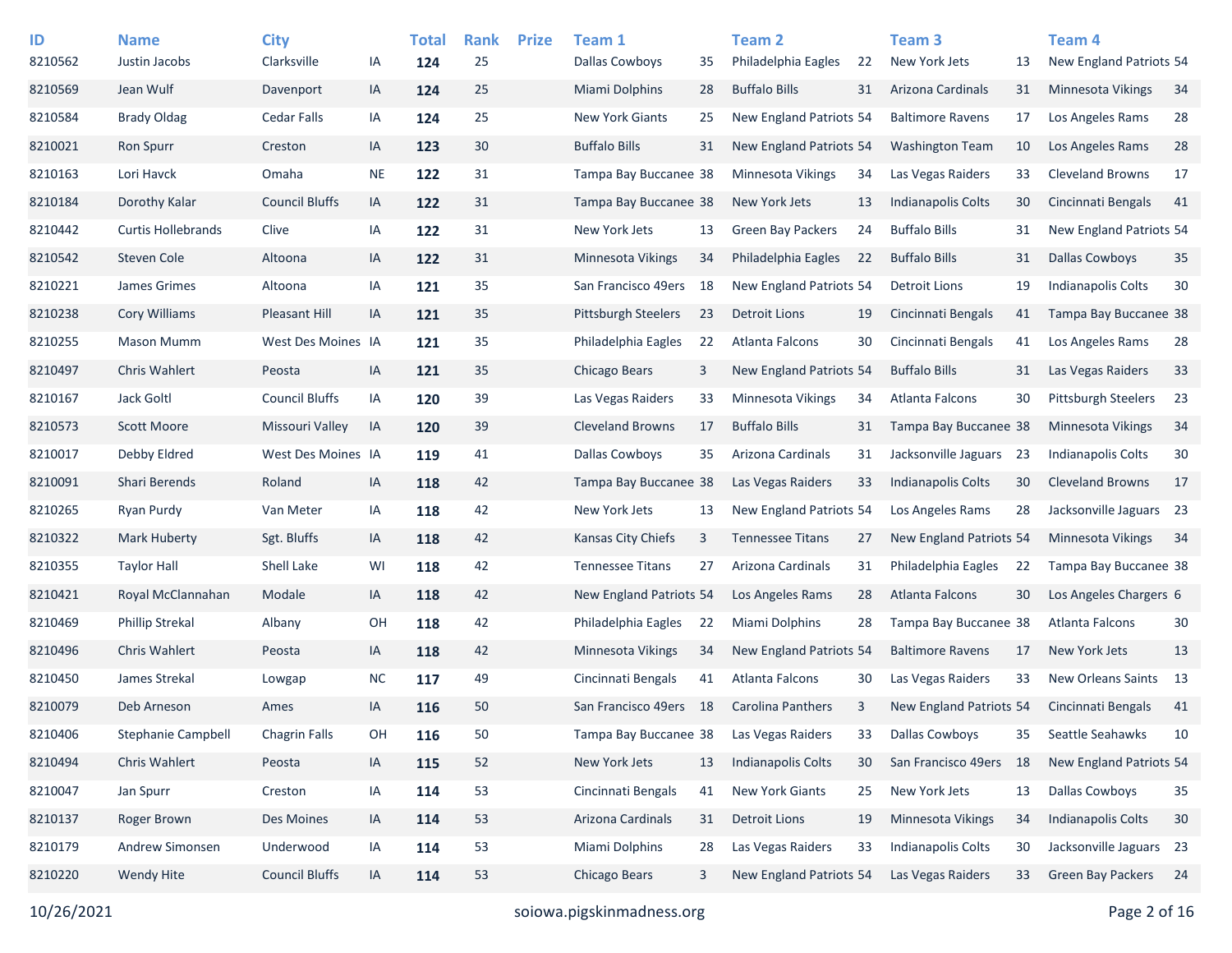| ID<br>8210484 | <b>Name</b><br><b>Terry Main</b> | <b>City</b><br>urbandale | ΙA        | <b>Total</b><br>114 | <b>Rank</b><br>53 | <b>Prize</b> | Team 1<br>Atlanta Falcons | 30 | Team <sub>2</sub><br>Los Angeles Rams | 28 | Team <sub>3</sub><br>Minnesota Vikings | 34 | Team 4<br>Philadelphia Eagles | 22 |
|---------------|----------------------------------|--------------------------|-----------|---------------------|-------------------|--------------|---------------------------|----|---------------------------------------|----|----------------------------------------|----|-------------------------------|----|
| 8210001       | Dennis Christensen               | West Des Moines IA       |           | 113                 | 58                |              | Tampa Bay Buccanee 38     |    | Las Vegas Raiders                     | 33 | <b>Denver Broncos</b>                  | 14 | Miami Dolphins                | 28 |
| 8210026       | <b>Nate Spurr</b>                | Norwalk                  | IA        | 113                 | 58                |              | Dallas Cowboys            | 35 | Arizona Cardinals                     | 31 | <b>Baltimore Ravens</b>                | 17 | <b>Indianapolis Colts</b>     | 30 |
| 8210214       | Dana Schott                      | <b>Council Bluffs</b>    | IA        | 113                 | 58                |              | Kansas City Chiefs        | 3  | <b>New York Giants</b>                | 25 | New England Patriots 54                |    | <b>Buffalo Bills</b>          | 31 |
| 8210268       | Jason Hatcher                    | West Des Moines IA       |           | 113                 | 58                |              | <b>Buffalo Bills</b>      | 31 | Las Vegas Raiders                     | 33 | Philadelphia Eagles                    | 22 | <b>Tennessee Titans</b>       | 27 |
| 8210291       | <b>Mark Miller</b>               | Ames                     | IA        | 113                 | 58                |              | Miami Dolphins            | 28 | <b>Dallas Cowboys</b>                 | 35 | <b>Pittsburgh Steelers</b>             | 23 | <b>Tennessee Titans</b>       | 27 |
| 8210462       | John Oler                        | <b>ANKENY</b>            | IA        | 113                 | 58                |              | <b>Detroit Lions</b>      | 19 | Philadelphia Eagles                   | 22 | Cincinnati Bengals                     | 41 | <b>Buffalo Bills</b>          | 31 |
| 8210591       | Julie Strum                      | Ames                     | IA        | 113                 | 58                |              | Cincinnati Bengals        | 41 | Los Angeles Rams                      | 28 | <b>Denver Broncos</b>                  | 14 | <b>Atlanta Falcons</b>        | 30 |
| 8210120       | Pat Hinrichsen                   | Sioux City               | IA        | 112                 | 65                |              | Las Vegas Raiders         | 33 | <b>Carolina Panthers</b>              | 3  | Philadelphia Eagles                    | 22 | New England Patriots 54       |    |
| 8210138       | Dave Pellegrino                  | Pleasant Hill            | IA        | 112                 | 65                |              | <b>Baltimore Ravens</b>   | 17 | <b>Minnesota Vikings</b>              | 34 | Atlanta Falcons                        | 30 | Arizona Cardinals             | 31 |
| 8210556       | Denise Kleen                     | Pocahontas               | IA        |                     | 65                |              | Las Vegas Raiders         | 33 | Los Angeles Rams                      | 28 | <b>Minnesota Vikings</b>               | 34 | <b>Baltimore Ravens</b>       | 17 |
| 8210216       | <b>Chad Meyers</b>               | Pacific Jet              |           | 112                 | 68                |              |                           | 30 | Arizona Cardinals                     | 31 | <b>Buffalo Bills</b>                   | 31 | <b>Detroit Lions</b>          | 19 |
|               |                                  |                          | IA        | 111                 |                   |              | Atlanta Falcons           |    |                                       |    |                                        |    |                               |    |
| 8210334       | Carmie Hotchkiss                 | Sioux City               | IA        | 111                 | 68                |              | New York Jets             | 13 | <b>Dallas Cowboys</b>                 | 35 | <b>New York Giants</b>                 | 25 | Tampa Bay Buccanee 38         |    |
| 8210570       | Jean Wulf                        | Davenport                | IA        | 111                 | 68                |              | Minnesota Vikings         | 34 | Pittsburgh Steelers                   | 23 | New Orleans Saints                     | 13 | Cincinnati Bengals            | 41 |
| 8210460       | Amanda Sipple                    | Omaha                    | <b>NE</b> | 110                 | 71                |              | <b>Washington Team</b>    | 10 | New England Patriots 54               |    | New York Jets                          | 13 | Las Vegas Raiders             | 33 |
| 8210118       | Jeana Davis                      | Sioux City               | <b>NE</b> | 109                 | 72                |              | <b>Dallas Cowboys</b>     | 35 | Seattle Seahawks                      | 10 | <b>Buffalo Bills</b>                   | 31 | Las Vegas Raiders             | 33 |
| 8210493       | Chris Wahlert                    | Peosta                   | IA        | 109                 | 72                |              | <b>Denver Broncos</b>     | 14 | Cincinnati Bengals                    | 41 | Atlanta Falcons                        | 30 | <b>Green Bay Packers</b>      | 24 |
| 8210550       | Jolene Dixon                     | Moville                  | IA        | 109                 | 72                |              | Philadelphia Eagles       | 22 | <b>Dallas Cowboys</b>                 | 35 | Las Vegas Raiders                      | 33 | <b>Detroit Lions</b>          | 19 |
| 8210331       | Carmie Hotchkiss                 | <b>Sioux City</b>        | IA        | 108                 | 75                |              | Minnesota Vikings         | 34 | Cincinnati Bengals                    | 41 | <b>Houston Texans</b>                  | 5  | Miami Dolphins                | 28 |
| 8210464       | Deanne Schieltz                  | Peosta                   | IA        | 108                 | 75                |              | Carolina Panthers         | 3  | <b>Washington Team</b>                | 10 | Cincinnati Bengals                     | 41 | New England Patriots 54       |    |
| 8210475       | Marcus Barkema                   | Goodell                  | IA        | 108                 | 75                |              | Philadelphia Eagles       | 22 | <b>Dallas Cowboys</b>                 | 35 | San Francisco 49ers                    | 18 | Las Vegas Raiders             | 33 |
| 8210533       | Catherine Luchte                 | <b>Colorado Springs</b>  | CO        | 108                 | 75                |              | <b>Washington Team</b>    | 10 | Chicago Bears                         | 3  | Cincinnati Bengals                     | 41 | New England Patriots 54       |    |
| 8210554       | Lora Coffman                     | Des Moines               | IA        | 108                 | 75                |              | San Francisco 49ers       | 18 | <b>Denver Broncos</b>                 | 14 | Cincinnati Bengals                     | 41 | <b>Dallas Cowboys</b>         | 35 |
| 8210226       | <b>Melanie Devine</b>            | Des Moines               | IA        | 107                 | 80                |              | <b>Green Bay Packers</b>  | 24 | <b>Cleveland Browns</b>               | 17 | <b>Buffalo Bills</b>                   | 31 | <b>Dallas Cowboys</b>         | 35 |
| 8210402       | <b>Bruce Hokel</b>               | Sioux City               | IA        | 107                 | 80                |              | <b>Cleveland Browns</b>   | 17 | <b>Tennessee Titans</b>               | 27 | New York Giants                        | 25 | Tampa Bay Buccanee 38         |    |
| 8210443       | Tammi Vail                       | Rockford                 | IL        | 107                 | 80                |              | Minnesota Vikings         | 34 | New Orleans Saints                    | 13 | Indianapolis Colts                     | 30 | <b>Atlanta Falcons</b>        | 30 |
| 8210485       | <b>Terry Main</b>                | urbandale                | IA        | 107                 | 80                |              | Green Bay Packers         | 24 | Arizona Cardinals                     | 31 | <b>Baltimore Ravens</b>                | 17 | <b>Dallas Cowboys</b>         | 35 |
| 8210507       | David Canty                      | Sperry                   | IA        | 107                 | 80                |              | Las Vegas Raiders         | 33 | Atlanta Falcons                       | 30 | <b>Denver Broncos</b>                  | 14 | <b>Indianapolis Colts</b>     | 30 |
| 8210588       | Glenda Cogley                    | Grimes                   | IA        | 107                 | 80                |              | Cincinnati Bengals        | 41 | <b>Dallas Cowboys</b>                 | 35 | Miami Dolphins                         | 28 | Kansas City Chiefs            | 3  |
| 8210604       | Staci Uhl                        | sioux city               | IA        | 107                 | 80                |              | Las Vegas Raiders         | 33 | <b>Baltimore Ravens</b>               | 17 | Minnesota Vikings                      | 34 | Pittsburgh Steelers           | 23 |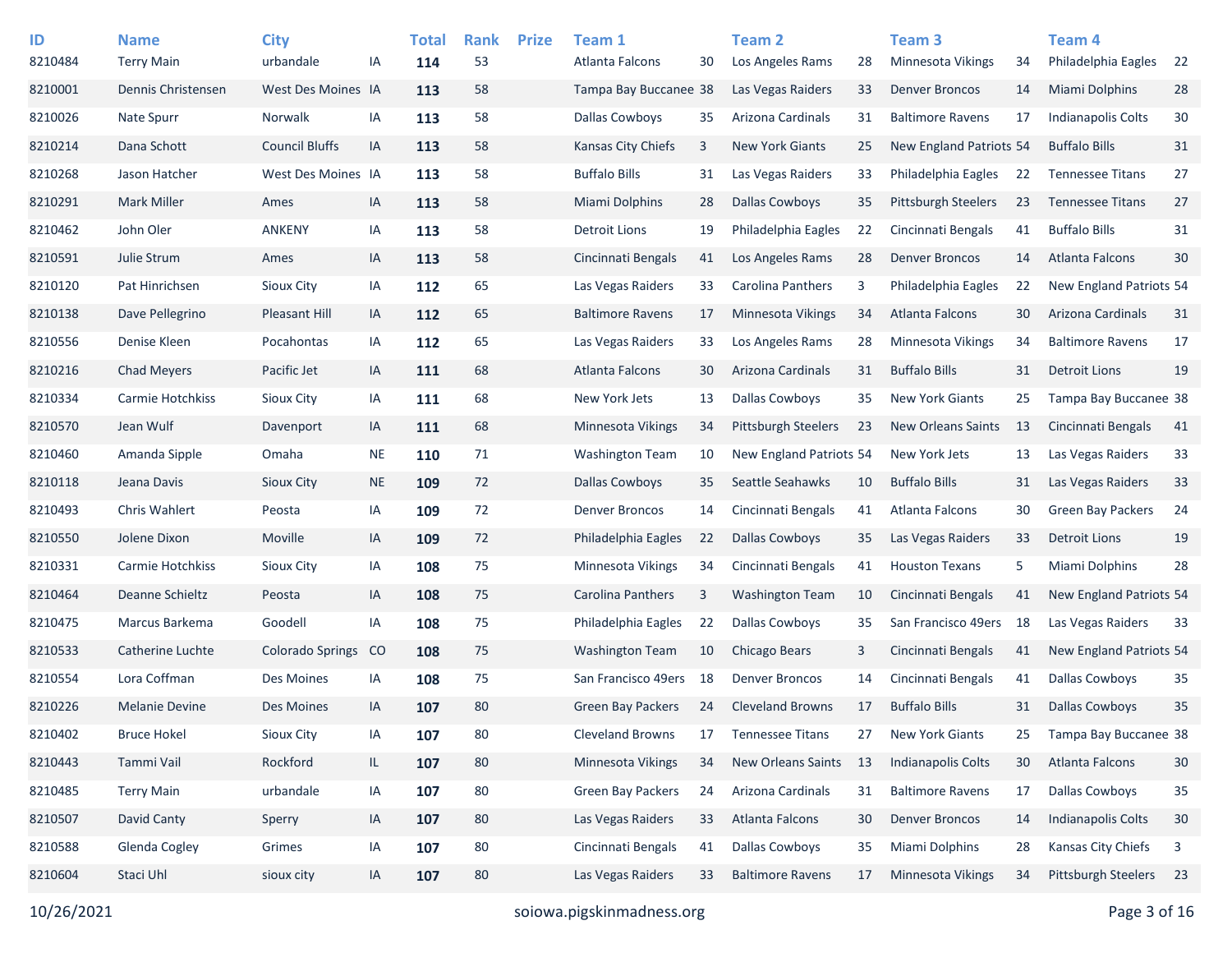| ID      | <b>Name</b>           | <b>City</b>           |           | <b>Total</b> | <b>Rank</b> | <b>Prize</b> | Team 1                   |    | <b>Team 2</b>              |      | Team <sub>3</sub>        |    | Team <sub>4</sub>        |    |
|---------|-----------------------|-----------------------|-----------|--------------|-------------|--------------|--------------------------|----|----------------------------|------|--------------------------|----|--------------------------|----|
| 8210077 | Jessica Arneson       | Ames                  | IA        | 106          | 87          |              | <b>New York Giants</b>   | 25 | Los Angeles Rams           | 28   | <b>Detroit Lions</b>     | 19 | Minnesota Vikings        | 34 |
| 8210302 | Marc Hein             | Sioux City            | IA        | 106          | 87          |              | <b>New York Giants</b>   | 25 | Los Angeles Rams           | 28   | <b>Detroit Lions</b>     | 19 | <b>Minnesota Vikings</b> | 34 |
| 8210438 | Joseph Rose           | <b>LOHRVILLE</b>      | IA        | 106          | 87          |              | <b>Buffalo Bills</b>     | 31 | Jacksonville Jaguars       | 23   | <b>Detroit Lions</b>     | 19 | Las Vegas Raiders        | 33 |
| 8210504 | Kevin Budde           | Long Grove            | IA        | 106          | 87          |              | Miami Dolphins           | 28 | <b>Buffalo Bills</b>       | 31   | Cincinnati Bengals       | 41 | Los Angeles Chargers 6   |    |
| 8210510 | Liane Long            | Avoca                 | IA        | 106          | 87          |              | Cincinnati Bengals       | 41 | Seattle Seahawks           | 10   | <b>New York Giants</b>   | 25 | Atlanta Falcons          | 30 |
| 8210168 | Joe Goltl             | <b>Council Bluffs</b> | IA        | 105          | 92          |              | <b>Buffalo Bills</b>     | 31 | Miami Dolphins             | 28   | <b>Detroit Lions</b>     | 19 | <b>Tennessee Titans</b>  | 27 |
| 8210308 | James Cunningham      | Sioux City            | IA        | 105          | 92          |              | Minnesota Vikings        | 34 | <b>New Orleans Saints</b>  | 13   | Cincinnati Bengals       | 41 | <b>Baltimore Ravens</b>  | 17 |
| 8210523 | Adam Long             | Avoca                 | IA        | 105          | 92          |              | New York Jets            | 13 | Los Angeles Rams           | 28   | Washington Team          | 10 | New England Patriots 54  |    |
| 8210528 | David George          | <b>Bondurant</b>      | IA        | 105          | 92          |              | <b>Green Bay Packers</b> | 24 | <b>Pittsburgh Steelers</b> | 23   | Arizona Cardinals        | 31 | <b>Tennessee Titans</b>  | 27 |
| 8210544 | <b>Elizabeth Beck</b> | Ames                  | IA        | 105          | 92          |              | Chicago Bears            | 3  | New York Jets              | 13   | New England Patriots 54  |    | <b>Dallas Cowboys</b>    | 35 |
| 8210006 | Charlie May           | West Des Moines IA    |           | 104          | 97          |              | San Francisco 49ers      | 18 | Jacksonville Jaguars       | 23   | <b>New York Giants</b>   | 25 | Tampa Bay Buccanee 38    |    |
| 8210215 | <b>Tony Peterson</b>  | <b>Council Bluffs</b> | IA        | 104          | 97          |              | <b>Baltimore Ravens</b>  | 17 | <b>Indianapolis Colts</b>  | 30   | Pittsburgh Steelers      | 23 | Minnesota Vikings        | 34 |
| 8210256 | Jody Hayes            | West Des Moines IA    |           | 104          | 97          |              | Los Angeles Rams         | 28 | Tampa Bay Buccanee 38      |      | Seattle Seahawks         | 10 | Miami Dolphins           | 28 |
| 8210318 | Dylan Grimsley        | Sioux Clty            | IA        | 104          | 97          |              | Las Vegas Raiders        | 33 | San Francisco 49ers        | - 18 | <b>Minnesota Vikings</b> | 34 | <b>Detroit Lions</b>     | 19 |
| 8210483 | <b>Terry Main</b>     | urbandale             | IA        | 104          | 97          |              | Miami Dolphins           | 28 | <b>Atlanta Falcons</b>     | 30   | Los Angeles Rams         | 28 | San Francisco 49ers 18   |    |
| 8210596 | Mary Fitch            | Ames                  | IA        | 104          | 97          |              | <b>Tennessee Titans</b>  | 27 | Los Angeles Chargers 6     |      | Las Vegas Raiders        | 33 | Tampa Bay Buccanee 38    |    |
| 8210116 | <b>Brent Eickholt</b> | <b>Sioux City</b>     | IA        | 103          | 103         |              | <b>Dallas Cowboys</b>    | 35 | <b>Buffalo Bills</b>       | 31   | San Francisco 49ers      | 18 | Detroit Lions            | 19 |
| 8210415 | Susan Wardlow         | Waverly               | IA        | 103          | 103         |              | <b>Tennessee Titans</b>  | 27 | New England Patriots 54    |      | <b>Houston Texans</b>    | 5  | <b>Baltimore Ravens</b>  | 17 |
| 8210480 | Robert Reed III       | Davenport             | IA        | 103          | 103         |              | Cincinnati Bengals       | 41 | San Francisco 49ers 18     |      | Los Angeles Chargers 6   |    | Tampa Bay Buccanee 38    |    |
| 8210536 | Rusti Wood            | Indianola             | IA        | 103          | 103         |              | Jacksonville Jaguars     | 23 | Minnesota Vikings          | 34   | <b>Detroit Lions</b>     | 19 | <b>Tennessee Titans</b>  | 27 |
| 8210537 | Kelly Johnson         | <b>WALCOTT</b>        | IA        | 103          | 103         |              | San Francisco 49ers      | 18 | Cincinnati Bengals         | 41   | <b>Detroit Lions</b>     | 19 | <b>New York Giants</b>   | 25 |
| 8210551 | Matthew Lundquist     | Clive                 | IA        | 103          | 103         |              | Minnesota Vikings        | 34 | Tampa Bay Buccanee 38      |      | <b>Carolina Panthers</b> | 3  | Miami Dolphins           | 28 |
| 8210577 | Darrell Conder        | Des Moines            | IA        | 103          | 103         |              | Jacksonville Jaguars     | 23 | San Francisco 49ers 18     |      | Minnesota Vikings        | 34 | Miami Dolphins           | 28 |
| 8210598 | Anthony Robinson      | <b>Kansas City</b>    | <b>MO</b> | 103          | 103         |              | Cincinnati Bengals       | 41 | <b>Green Bay Packers</b>   | 24   | Chicago Bears            | 3  | <b>Dallas Cowboys</b>    | 35 |
| 8210071 | Laura Lee             | Kelley                | ΙA        | 102          | 111         |              | <b>Buffalo Bills</b>     | 31 | Arizona Cardinals          | 31   | <b>Washington Team</b>   | 10 | Indianapolis Colts       | 30 |
| 8210106 | Kelli Harris          | <b>Sgt Bluffs</b>     | IA        | 102          | 111         |              | <b>Tennessee Titans</b>  | 27 | Los Angeles Chargers 6     |      | <b>Buffalo Bills</b>     | 31 | Tampa Bay Buccanee 38    |    |
| 8210114 | Jeremy Stroman        | Sioux City            | IA        | 102          | 111         |              | <b>Buffalo Bills</b>     | 31 | Minnesota Vikings          | 34   | <b>Detroit Lions</b>     | 19 | San Francisco 49ers 18   |    |
| 8210165 | Terri Fuxa            | Omaha                 | <b>NE</b> | 102          | 111         |              | Green Bay Packers        | 24 | <b>Washington Team</b>     | 10   | Tampa Bay Buccanee 38    |    | <b>Atlanta Falcons</b>   | 30 |
| 8210172 | Jeremy Wood           | <b>Council Bluffs</b> | IA        | 102          | 111         |              | <b>Dallas Cowboys</b>    | 35 | Pittsburgh Steelers        | 23   | <b>Buffalo Bills</b>     | 31 | New Orleans Saints 13    |    |
| 8210262 | Nate Ladwig           | West Des Moines IA    |           | 102          | 111         |              | New Orleans Saints       | 13 | Atlanta Falcons            | 30   | <b>Dallas Cowboys</b>    | 35 | Green Bay Packers        | 24 |
|         |                       |                       |           |              |             |              |                          |    |                            |      |                          |    |                          |    |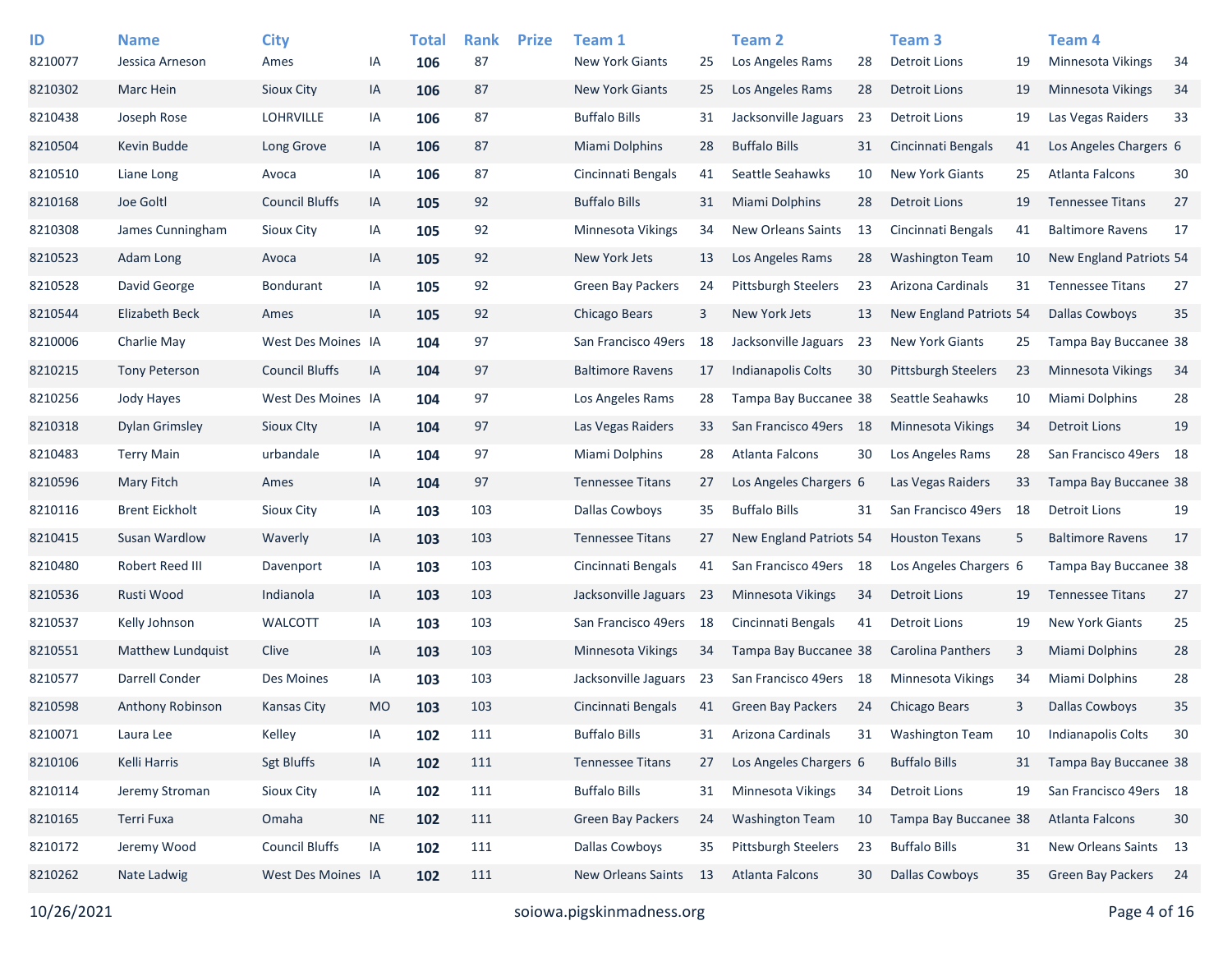| ID<br>8210313 | <b>Name</b><br>Amy Carlson | <b>City</b><br>Sgt. Bluffs | IA         | <b>Total</b><br>102 | <b>Rank</b><br>111 | <b>Prize</b> | Team 1<br><b>Cleveland Browns</b> | 17 | Team <sub>2</sub><br><b>Washington Team</b> | 10   | Team <sub>3</sub><br>Minnesota Vikings | 34 | Team 4<br>Cincinnati Bengals |          |
|---------------|----------------------------|----------------------------|------------|---------------------|--------------------|--------------|-----------------------------------|----|---------------------------------------------|------|----------------------------------------|----|------------------------------|----------|
| 8210433       | <b>Nick Filipi</b>         | Ankeny                     | IA         | 102                 | 111                |              | Cincinnati Bengals                | 41 | <b>Cleveland Browns</b>                     | 17   | <b>Atlanta Falcons</b>                 | 30 | <b>Denver Broncos</b>        | 41<br>14 |
| 8210097       | Dennis Alioth              | Sioux City                 |            |                     | 119                |              | Carolina Panthers                 |    | Tampa Bay Buccanee 38                       |      | New England Patriots 54                |    | Los Angeles Chargers 6       |          |
|               |                            |                            | IA         | 101                 |                    |              |                                   | 3  |                                             |      |                                        |    |                              |          |
| 8210129       | Kara Lagunas               | <b>Grand Prairie</b>       | <b>TX</b>  | 101                 | 119                |              | Las Vegas Raiders                 | 33 | <b>Buffalo Bills</b>                        | 31   | <b>Minnesota Vikings</b>               | 34 | <b>Kansas City Chiefs</b>    | 3        |
| 8210171       | <b>Beverly Wise</b>        | <b>Council Bluffs</b>      | IA         | 101                 | 119                |              | New York Giants                   | 25 | Arizona Cardinals                           | 31   | <b>Baltimore Ravens</b>                | 17 | Miami Dolphins               | 28       |
| 8210264       | Chelsea Dexter             | West Des Moines IA         |            | 101                 | 119                |              | <b>Minnesota Vikings</b>          | 34 | <b>Denver Broncos</b>                       | 14   | <b>New York Giants</b>                 | 25 | Los Angeles Rams             | 28       |
| 8210300       | David Peterson             | Ames                       | IA         | 101                 | 119                |              | Atlanta Falcons                   | 30 | <b>Dallas Cowboys</b>                       | 35   | Kansas City Chiefs                     | 3  | Las Vegas Raiders            | 33       |
| 8210488       | Ashley Jackson             | <b>Webster City</b>        | IA         | 101                 | 119                |              | New Orleans Saints                | 13 | Jacksonville Jaguars                        | - 23 | <b>Dallas Cowboys</b>                  | 35 | Atlanta Falcons              | 30       |
| 8210571       | Scott Moore                | Missouri Valley            | IA         | 101                 | 119                |              | Tampa Bay Buccanee 38             |    | <b>Washington Team</b>                      | 10   | Los Angeles Rams                       | 28 | <b>New York Giants</b>       | 25       |
| 8210574       | Keith Soffa                | Adel                       | IA         | 101                 | 119                |              | <b>Pittsburgh Steelers</b>        | 23 | <b>Kansas City Chiefs</b>                   | 3    | <b>Minnesota Vikings</b>               | 34 | Cincinnati Bengals           | 41       |
| 8210599       | Joseph Mckenna             | Des Moines                 | IA         | 101                 | 119                |              | Indianapolis Colts                | 30 | Tampa Bay Buccanee 38                       |      | Seattle Seahawks                       | 10 | Pittsburgh Steelers          | 23       |
| 8210073       | George Wang                | Ames                       | IA         | 100                 | 128                |              | Las Vegas Raiders                 | 33 | Los Angeles Rams                            | 28   | <b>Denver Broncos</b>                  | 14 | <b>New York Giants</b>       | 25       |
| 8210326       | Debi Tilson                | Plattsmouth                | <b>NE</b>  | 100                 | 128                |              | <b>Detroit Lions</b>              | 19 | <b>Tennessee Titans</b>                     | 27   | Arizona Cardinals                      | 31 | Jacksonville Jaguars 23      |          |
| 8210335       | Judi Eyles                 | Ames                       | IA         | 100                 | 128                |              | <b>Detroit Lions</b>              | 19 | Cincinnati Bengals                          | 41   | New York Jets                          | 13 | <b>Tennessee Titans</b>      | 27       |
| 8210538       | Kelly Johnson              | <b>WALCOTT</b>             | IA         | 100                 | 128                |              | <b>Indianapolis Colts</b>         | 30 | <b>Buffalo Bills</b>                        | 31   | <b>New York Giants</b>                 | 25 | <b>Denver Broncos</b>        | 14       |
| 8210564       | <b>Holly Pickett</b>       | Ankeny                     | IA         | 100                 | 128                |              | <b>Detroit Lions</b>              | 19 | <b>Washington Team</b>                      | 10   | Cincinnati Bengals                     | 41 | <b>Indianapolis Colts</b>    | 30       |
| 8210585       | Jason Gold                 | Dallas City                | IL.        | 100                 | 128                |              | Los Angeles Chargers 6            |    | Philadelphia Eagles                         | 22   | <b>Minnesota Vikings</b>               | 34 | Tampa Bay Buccanee 38        |          |
| 8210009       | Steve Furtwangler          | Clive                      | IA         | 99                  | 134                |              | Cincinnati Bengals                | 41 | Philadelphia Eagles                         | 22   | <b>Houston Texans</b>                  | 5  | <b>Buffalo Bills</b>         | 31       |
| 8210164       | Terri Fuxa                 | Omaha                      | <b>NE</b>  | 99                  | 134                |              | New Orleans Saints                | 13 | Philadelphia Eagles                         | 22   | New England Patriots 54                |    | Seattle Seahawks             | 10       |
| 8210213       | <b>Brandon Diederick</b>   | <b>Council Bluffs</b>      | IA         | 99                  | 134                |              | <b>Houston Texans</b>             | 5  | <b>Baltimore Ravens</b>                     | 17   | <b>Pittsburgh Steelers</b>             | 23 | New England Patriots 54      |          |
| 8210259       | Jaime Ballesteros          | West Des Moines IA         |            | 99                  | 134                |              | Miami Dolphins                    | 28 | New England Patriots 54                     |      | <b>Carolina Panthers</b>               | 3  | <b>Denver Broncos</b>        | 14       |
| 8210304       | John Nelsen                | Lawton                     | IA         | 99                  | 134                |              | Indianapolis Colts                | 30 | <b>Washington Team</b>                      | 10   | <b>Buffalo Bills</b>                   | 31 | Miami Dolphins               | 28       |
| 8210317       | <b>Chris Thomas</b>        | Sioux City                 | IA         | 99                  | 134                |              | Carolina Panthers                 | 3  | New England Patriots 54                     |      | Jacksonville Jaguars                   | 23 | <b>Detroit Lions</b>         | 19       |
| 8210324       | <b>Brad Echter</b>         | Sgt. Bluffs                | IA         | 99                  | 134                |              | San Francisco 49ers               | 18 | <b>Cleveland Browns</b>                     | 17   | <b>Minnesota Vikings</b>               | 34 | <b>Indianapolis Colts</b>    | 30       |
| 8210409       | <b>Michael Gittings</b>    | Lomax                      | IL.        | 99                  | 134                |              | New England Patriots 54           |    | Miami Dolphins                              | 28   | Kansas City Chiefs                     | 3  | <b>Denver Broncos</b>        | 14       |
| 8210451       | James Strekal              | Lowgap                     | ${\sf NC}$ | 99                  | 134                |              | <b>Buffalo Bills</b>              | 31 | <b>Baltimore Ravens</b>                     | 17   | <b>Washington Team</b>                 | 10 | Cincinnati Bengals           | 41       |
| 8210459       | Amanda Sipple              | Omaha                      | <b>NE</b>  | 99                  | 134                |              | Cleveland Browns                  | 17 | Cincinnati Bengals                          | 41   | Dallas Cowboys                         | 35 | Los Angeles Chargers 6       |          |
| 8210478       | Marcus Barkema             | Goodell                    | IA         | 99                  | 134                |              | <b>Buffalo Bills</b>              | 31 | <b>Tennessee Titans</b>                     | 27   | Los Angeles Rams                       | 28 | New York Jets                | 13       |
| 8210511       | Liane Long                 | Avoca                      | IA         | 99                  | 134                |              | <b>Buffalo Bills</b>              | 31 | <b>Denver Broncos</b>                       | 14   | Arizona Cardinals                      | 31 | Jacksonville Jaguars 23      |          |
| 8210176       | <b>Steve Andrews</b>       | <b>Council Bluffs</b>      | IA         | 98                  | 146                |              | Los Angeles Rams                  | 28 | Minnesota Vikings                           | 34   | Indianapolis Colts                     | 30 | Los Angeles Chargers 6       |          |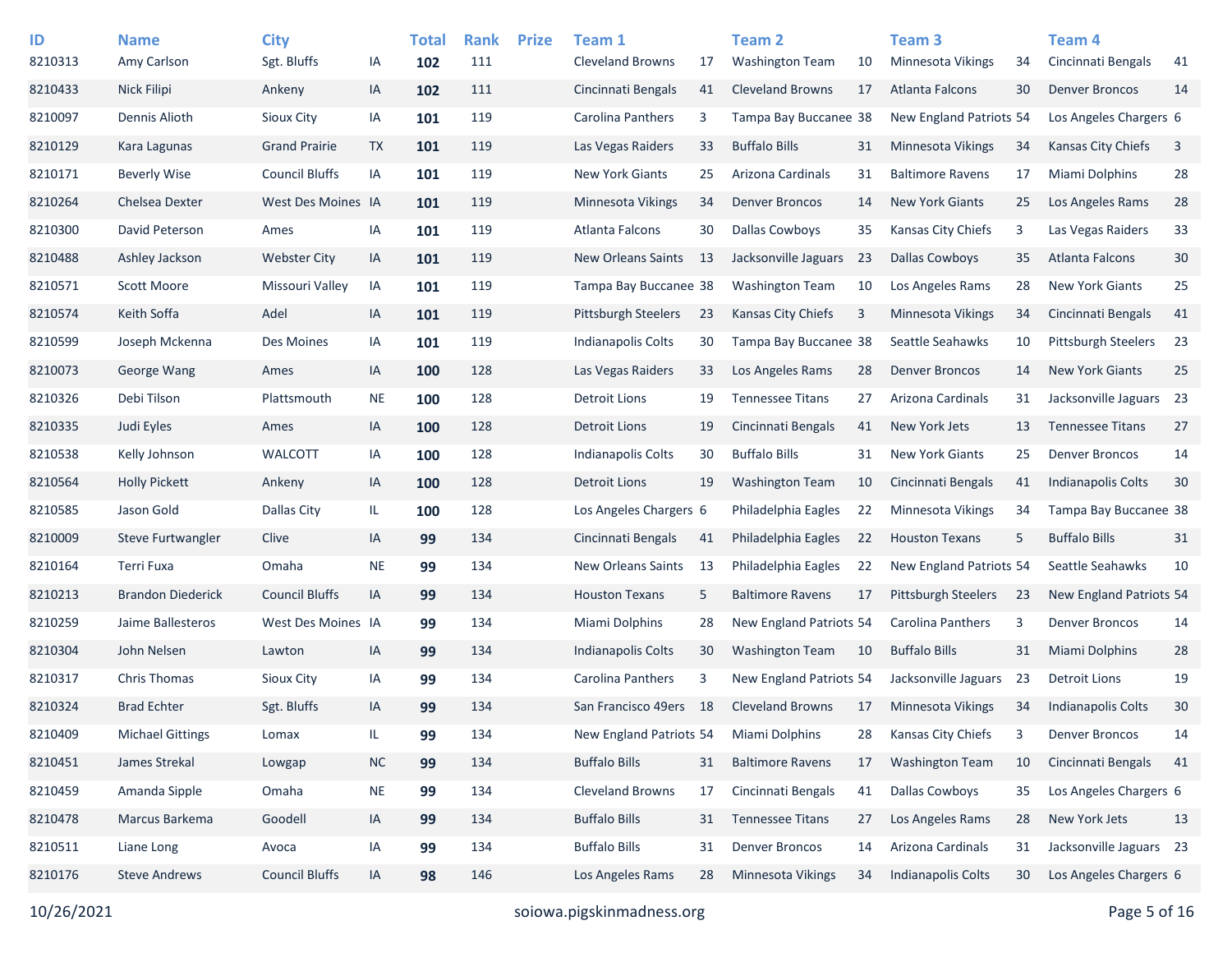| ID<br>8210199 | <b>Name</b><br>Jean Hern  | <b>City</b><br><b>Council Bluffs</b> | IA        | <b>Total</b><br>98 | <b>Rank</b><br>146 | <b>Prize</b> | Team 1<br><b>Tennessee Titans</b> | 27  | Team 2<br>Tampa Bay Buccanee 38 |      | Team <sub>3</sub><br>Jacksonville Jaguars 23 |     | Team 4<br>Seattle Seahawks | 10 |
|---------------|---------------------------|--------------------------------------|-----------|--------------------|--------------------|--------------|-----------------------------------|-----|---------------------------------|------|----------------------------------------------|-----|----------------------------|----|
| 8210330       | Carmie Hotchkiss          | Sioux City                           | IA        | 98                 | 146                |              | Chicago Bears                     | 3   | New England Patriots 54         |      | Los Angeles Chargers 6                       |     | <b>Dallas Cowboys</b>      | 35 |
| 8210448       | <b>Bruce Barnett</b>      | Waterloo                             | IA        | 98                 | 146                |              | Los Angeles Rams                  | 28  | San Francisco 49ers 18          |      | Philadelphia Eagles                          | 22  | Atlanta Falcons            | 30 |
| 8210561       | <b>Chris Simmons</b>      | Fort Dodge                           | IA        | 98                 | 146                |              | <b>Detroit Lions</b>              | 19  | <b>Green Bay Packers</b>        | 24   | <b>Baltimore Ravens</b>                      | 17  | Tampa Bay Buccanee 38      |    |
| 8210589       | Glenda Cogley             | Grimes                               | IA        | 98                 | 146                |              | Miami Dolphins                    | 28  | <b>Detroit Lions</b>            | 19   | Jacksonville Jaguars                         | 23  | Los Angeles Rams           | 28 |
| 8210008       | Mike Wheatcraft           | <b>Windsor Heights</b>               | IA        | 97                 | 152                |              | <b>Indianapolis Colts</b>         | 30  | Seattle Seahawks                | 10   | New England Patriots 54                      |     | <b>Chicago Bears</b>       | 3  |
| 8210014       | Ken Scarpino              | Des Moines                           | IA        | 97                 | 152                |              | <b>Green Bay Packers</b>          | 24  | <b>Dallas Cowboys</b>           | 35   | Las Vegas Raiders                            | 33  | <b>Houston Texans</b>      | 5  |
| 8210034       | <b>Charles Lee</b>        | Youngsville                          | <b>NC</b> | 97                 | 152                |              | New York Jets                     | 13  | Los Angeles Chargers 6          |      | New England Patriots 54                      |     | <b>Green Bay Packers</b>   | 24 |
| 8210049       | <b>Dyaln Spurr</b>        | Norwalk                              | IA        | 97                 | 152                |              | Arizona Cardinals                 | 31  | Los Angeles Rams                | 28   | Dallas Cowboys                               | 35  | Kansas City Chiefs         | 3  |
| 8210078       | Melissa Cruise            | Ames                                 | IA        | 97                 | 152                |              | San Francisco 49ers               | 18  | Jacksonville Jaguars            | - 23 | Arizona Cardinals                            | 31  | <b>New York Giants</b>     | 25 |
| 8210183       | Ksthy LeMaster            | <b>Council Bluffs</b>                | IA        | 97                 | 152                |              | <b>Pittsburgh Steelers</b>        | 23  | <b>Carolina Panthers</b>        | 3    | Las Vegas Raiders                            | 33  | Tampa Bay Buccanee 38      |    |
| 8210254       | Nate Ladwig               | West Des Moines IA                   |           | 97                 | 152                |              | <b>Pittsburgh Steelers</b>        | 23  | Arizona Cardinals               | 31   | New York Jets                                | 13  | Atlanta Falcons            | 30 |
| 8210261       | Jim Barrett               | West Des Moines IA                   |           | 97                 | 152                |              | Las Vegas Raiders                 | 33  | <b>Buffalo Bills</b>            | 31   | <b>Washington Team</b>                       | 10  | <b>Pittsburgh Steelers</b> | 23 |
| 8210560       | <b>Chris Simmons</b>      | Fort Dodge                           | IA        | 97                 | 152                |              | Green Bay Packers                 | 24  | <b>Baltimore Ravens</b>         | 17   | Las Vegas Raiders                            | 33  | <b>Pittsburgh Steelers</b> | 23 |
| 8210222       | James Grimes              | Altoona                              | IA        | 96                 | 161                |              | <b>Dallas Cowboys</b>             | 35  | <b>Tennessee Titans</b>         | 27   | <b>Buffalo Bills</b>                         | 31  | Kansas City Chiefs         | 3  |
| 8210223       | James Grimes              | Altoona                              | IA        | 96                 | 161                |              | Dallas Cowboys                    | 35  | New York Jets                   | 13   | Tampa Bay Buccanee 38                        |     | <b>Washington Team</b>     | 10 |
| 8210432       | John Santone              | Painesville                          | OH        | 96                 | 161                |              | Tampa Bay Buccanee 38             |     | Philadelphia Eagles             | 22   | Chicago Bears                                | 3   | Las Vegas Raiders          | 33 |
| 8210601       | Maureen Rozen             | Robins                               | IA        | 96                 | 161                |              | <b>Detroit Lions</b>              | 19  | Philadelphia Eagles             | 22   | Miami Dolphins                               | 28  | <b>Tennessee Titans</b>    | 27 |
| 8210028       | Paul Patterson            | Norwalk                              | IA        | 95                 | 165                |              | <b>Detroit Lions</b>              | 19  | <b>Cleveland Browns</b>         | 17   | <b>Houston Texans</b>                        | 5   | New England Patriots 54    |    |
| 8210033       | <b>Charles Lee</b>        | Youngsville                          | <b>NC</b> | 95                 | 165                |              | Jacksonville Jaguars              | -23 | New England Patriots 54         |      | <b>Houston Texans</b>                        | 5   | New Orleans Saints 13      |    |
| 8210144       | Kyle Brown                | Des Moines                           | IA        | 95                 | 165                |              | Atlanta Falcons                   | 30  | <b>Buffalo Bills</b>            | 31   | Los Angeles Rams                             | 28  | Los Angeles Chargers 6     |    |
| 8210312       | Alicia Sanders Jr         | Lawton                               | IA        | 95                 | 165                |              | Tampa Bay Buccanee 38             |     | <b>Buffalo Bills</b>            | 31   | <b>New Orleans Saints</b>                    | -13 | New York Jets              | 13 |
| 8210405       | <b>Stephanie Campbell</b> | <b>Chagrin Falls</b>                 | OН        | 95                 | 165                |              | Arizona Cardinals                 | 31  | <b>Tennessee Titans</b>         | 27   | San Francisco 49ers                          | 18  | <b>Detroit Lions</b>       | 19 |
| 8210479       | Alyssa Jensen             | Grimes                               | IA        | 95                 | 165                |              | <b>New Orleans Saints</b>         | 13  | Miami Dolphins                  | 28   | Arizona Cardinals                            | 31  | <b>Pittsburgh Steelers</b> | 23 |
| 8210020       | Gerry Swartbough          | Norwalk                              | IA        | 94                 | 171                |              | Indianapolis Colts                | 30  | <b>New York Giants</b>          | 25   | Philadelphia Eagles                          | 22  | <b>Cleveland Browns</b>    | 17 |
| 8210352       | <b>Carrie Heilig</b>      | Fremont                              | <b>NE</b> | 94                 | 171                |              | <b>Cleveland Browns</b>           | 17  | Las Vegas Raiders               | 33   | Seattle Seahawks                             | 10  | Minnesota Vikings          | 34 |
| 8210423       | Royal McClannahan         | Modale                               | IA        | 94                 | 171                |              | Dallas Cowboys                    | 35  | Atlanta Falcons                 | 30   | Los Angeles Chargers 6                       |     | Pittsburgh Steelers        | 23 |
| 8210147       | Melinda Goltl             | <b>Council Bluffs</b>                | IA        | 93                 | 174                |              | Atlanta Falcons                   | 30  | Carolina Panthers               | 3    | Cincinnati Bengals                           | 41  | <b>Detroit Lions</b>       | 19 |
| 8210260       | Kaylene Ballesteros       | Indianola                            | IA        | 93                 | 174                |              | New York Jets                     | 13  | Jacksonville Jaguars            | -23  | Las Vegas Raiders                            | 33  | Green Bay Packers          | 24 |
| 8210270       | Andre Owen                | West Des Moines IA                   |           | 93                 | 174                |              | <b>New York Giants</b>            | 25  | <b>Indianapolis Colts</b>       | 30   | <b>Denver Broncos</b>                        | 14  | Green Bay Packers          | 24 |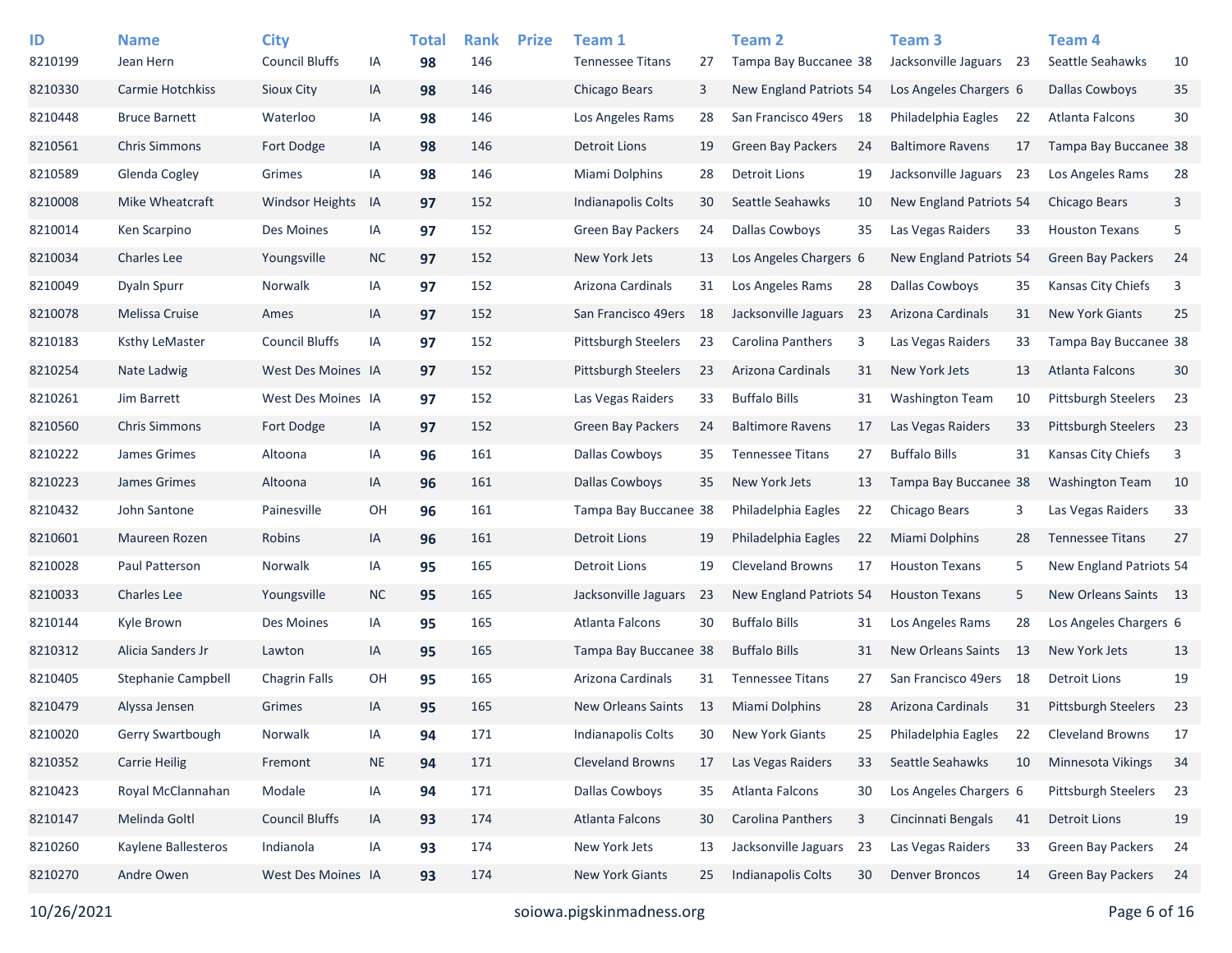| ID<br>8210290 | <b>Name</b><br>Julie Kline | <b>City</b><br><b>Boone</b> | ΙA        | <b>Total</b><br>93 | <b>Rank</b><br>174 | <b>Prize</b> | Team 1<br><b>New York Giants</b> | 25 | <b>Team 2</b><br>Cincinnati Bengals | 41   | Team <sub>3</sub><br>Philadelphia Eagles | 22 | <b>Team 4</b><br><b>Houston Texans</b> | 5   |
|---------------|----------------------------|-----------------------------|-----------|--------------------|--------------------|--------------|----------------------------------|----|-------------------------------------|------|------------------------------------------|----|----------------------------------------|-----|
| 8210306       | <b>Andrew Dutler</b>       | Sioux City                  | IA        | 93                 | 174                |              | <b>Miami Dolphins</b>            | 28 | Arizona Cardinals                   | 31   | <b>Buffalo Bills</b>                     | 31 | <b>Chicago Bears</b>                   | 3   |
| 8210319       | Jennifer Probasco          | Lawton                      | IA        | 93                 | 174                |              | Minnesota Vikings                | 34 | Detroit Lions                       | 19   | Jacksonville Jaguars                     | 23 | <b>Baltimore Ravens</b>                | 17  |
| 8210417       | Linda Peterson             | Ames                        | IA        | 93                 | 174                |              | Pittsburgh Steelers              | 23 | Jacksonville Jaguars                | - 23 | New York Jets                            | 13 | Minnesota Vikings                      | 34  |
| 8210502       | Cher Towey                 | Waukee                      | IA        | 93                 | 174                |              | Carolina Panthers                | 3  | San Francisco 49ers                 | 18   | Cincinnati Bengals                       | 41 | <b>Buffalo Bills</b>                   | 31  |
| 8210587       | Sean Atwater               | West Burlington             | IA        | 93                 | 174                |              | Indianapolis Colts               | 30 | <b>Pittsburgh Steelers</b>          | 23   | <b>Cleveland Browns</b>                  | 17 | Jacksonville Jaguars 23                |     |
| 8210608       | Jen Sheehan                | Clarion                     | IA        | 93                 | 174                |              | Dallas Cowboys                   | 35 | Los Angeles Chargers 6              |      | Los Angeles Rams                         | 28 | <b>Green Bay Packers</b>               | 24  |
| 8210237       | J. Jacquin                 | <b>Bondurant</b>            | IA        | 92                 | 184                |              | Las Vegas Raiders                | 33 | <b>Dallas Cowboys</b>               | 35   | <b>Washington Team</b>                   | 10 | <b>Denver Broncos</b>                  | 14  |
| 8210266       | Chris Scott                | West Des Moines IA          |           | 92                 | 184                |              | <b>New York Giants</b>           | 25 | Cincinnati Bengals                  | 41   | <b>Pittsburgh Steelers</b>               | 23 | Carolina Panthers                      | 3   |
| 8210426       | Timothy Lynch              | <b>JOHNSTON</b>             | IA        | 92                 | 184                |              | <b>Atlanta Falcons</b>           | 30 | Philadelphia Eagles                 | 22   | Jacksonville Jaguars                     | 23 | <b>Cleveland Browns</b>                | 17  |
| 8210468       | <b>Phillip Strekal</b>     | Albany                      | OH        | 92                 | 184                |              | <b>Pittsburgh Steelers</b>       | 23 | Tampa Bay Buccanee 38               |      | Miami Dolphins                           | 28 | Chicago Bears                          | 3   |
| 8210524       | Jason Jones                | Epworth                     | IA        | 92                 | 184                |              | <b>Buffalo Bills</b>             | 31 | <b>New York Giants</b>              | 25   | Chicago Bears                            | 3  | Las Vegas Raiders                      | 33  |
| 8210252       | Craig Weatherall           | West Des Moines IA          |           | 91                 | 189                |              | Philadelphia Eagles              | 22 | <b>Dallas Cowboys</b>               | 35   | <b>Green Bay Packers</b>                 | 24 | <b>Washington Team</b>                 | 10  |
| 8210347       | Lisa Keller                | Ankeny                      | IA        | 91                 | 189                |              | Cincinnati Bengals               | 41 | Carolina Panthers                   | 3    | Philadelphia Eagles                      | 22 | <b>New York Giants</b>                 | 25  |
| 8210416       | Katherine Pierce           | Des Moines                  | IA        | 91                 | 189                |              | Seattle Seahawks                 | 10 | <b>Buffalo Bills</b>                | 31   | Jacksonville Jaguars                     | 23 | <b>Tennessee Titans</b>                | 27  |
| 8210454       | Jody Erion                 | Farley                      | IA        | 91                 | 189                |              | <b>Baltimore Ravens</b>          | 17 | Los Angeles Rams                    | 28   | Cincinnati Bengals                       | 41 | <b>Houston Texans</b>                  | 5   |
| 8210519       | Heidi Komes                | <b>Union Center</b>         | IA        | 91                 | 189                |              | <b>Dallas Cowboys</b>            | 35 | Arizona Cardinals                   | 31   | Chicago Bears                            | 3  | Philadelphia Eagles                    | 22  |
| 8210529       | Catherine Luchte           | <b>Colorado Springs</b>     | CO        | 91                 | 189                |              | Los Angeles Rams                 | 28 | <b>Houston Texans</b>               | 5    | <b>Pittsburgh Steelers</b>               | 23 | <b>Dallas Cowboys</b>                  | 35  |
| 8210555       | Alex Taylor                | Ankeny                      | IA        | 91                 | 189                |              | Carolina Panthers                | 3  | <b>Indianapolis Colts</b>           | 30   | <b>Buffalo Bills</b>                     | 31 | <b>Tennessee Titans</b>                | 27  |
| 8210579       | <b>Barb Uran</b>           | Sioux City                  | IA        | 91                 | 189                |              | Chicago Bears                    | 3  | Miami Dolphins                      | 28   | <b>Dallas Cowboys</b>                    | 35 | <b>New York Giants</b>                 | 25  |
| 8210175       | Greg Schultz               | Glenwood                    | IA        | 90                 | 197                |              | <b>Cleveland Browns</b>          | 17 | <b>New York Giants</b>              | 25   | San Francisco 49ers                      | 18 | Atlanta Falcons                        | 30  |
| 8210314       | <b>Eric Carlson</b>        | Sgt. Bluffs                 | IA        | 90                 | 197                |              | <b>Detroit Lions</b>             | 19 | Green Bay Packers                   | 24   | <b>New York Giants</b>                   | 25 | Philadelphia Eagles                    | 22  |
| 8210449       | James Strekal              | Lowgap                      | <b>NC</b> | 90                 | 197                |              | <b>Detroit Lions</b>             | 19 | <b>New York Giants</b>              | 25   | <b>Houston Texans</b>                    | 5  | Cincinnati Bengals                     | 41  |
| 8210481       | Robert Reed III            | Davenport                   | IA        | 90                 | 197                |              | <b>Buffalo Bills</b>             | 31 | <b>New Orleans Saints</b>           | 13   | Philadelphia Eagles                      | 22 | <b>Green Bay Packers</b>               | -24 |
| 8210102       | John Nelson                | Sioux City                  | IA        | 89                 | 201                |              | <b>Tennessee Titans</b>          | 27 | Miami Dolphins                      | 28   | Arizona Cardinals                        | 31 | Carolina Panthers                      | 3   |
| 8210148       | Melinda Goltl              | <b>Council Bluffs</b>       | IA        | 89                 | 201                |              | Minnesota Vikings                | 34 | Miami Dolphins                      | 28   | <b>Baltimore Ravens</b>                  | 17 | <b>Washington Team</b>                 | 10  |
| 8210174       | <b>Troy Cross</b>          | <b>Council Bluffs</b>       | IA        | 89                 | 201                |              | <b>Pittsburgh Steelers</b>       | 23 | Cincinnati Bengals                  | 41   | <b>Detroit Lions</b>                     | 19 | Los Angeles Chargers 6                 |     |
| 8210446       | <b>Timothy Lightner</b>    | Bettendorf                  | IA        | 89                 | 201                |              | Cleveland Browns                 | 17 | <b>Green Bay Packers</b>            | 24   | Tampa Bay Buccanee 38                    |    | <b>Washington Team</b>                 | 10  |
| 8210580       | Reinhard Boeschen          | Waterloo                    | IA        | 89                 | 201                |              | Las Vegas Raiders                | 33 | <b>New York Giants</b>              | 25   | Kansas City Chiefs                       | 3  | Los Angeles Rams                       | 28  |
| 8210609       | Jac Doran                  | Fort Dodge                  | IA        | 89                 | 201                |              | San Francisco 49ers              | 18 | New York Jets                       | 13   | <b>Dallas Cowboys</b>                    | 35 | Jacksonville Jaguars 23                |     |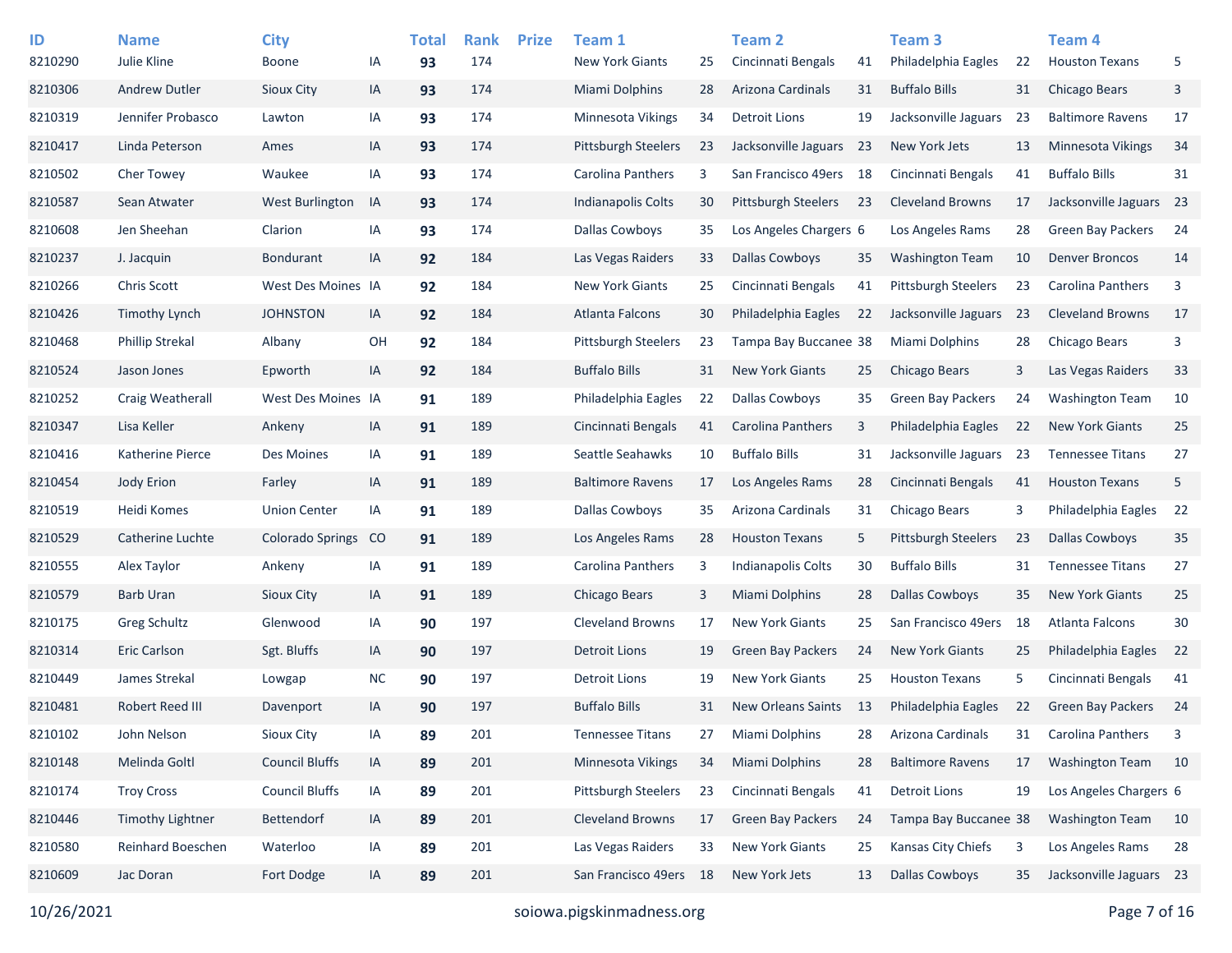| ID<br>8210029 | <b>Name</b><br>Paul Patterson | <b>City</b><br>Norwalk | IA        | <b>Total</b><br>88 | <b>Rank</b><br>207 | <b>Prize</b> | Team 1<br>Las Vegas Raiders | 33 | <b>Team 2</b><br>Kansas City Chiefs | 3  | Team <sub>3</sub><br><b>Baltimore Ravens</b> | 17   | <b>Team 4</b><br><b>Dallas Cowboys</b> | 35   |
|---------------|-------------------------------|------------------------|-----------|--------------------|--------------------|--------------|-----------------------------|----|-------------------------------------|----|----------------------------------------------|------|----------------------------------------|------|
| 8210037       | <b>Charles Lee</b>            | Youngsville            | <b>NC</b> | 88                 | 207                |              | <b>Tennessee Titans</b>     | 27 | <b>Denver Broncos</b>               | 14 | <b>Detroit Lions</b>                         | 19   | Miami Dolphins                         | 28   |
| 8210180       | <b>Steve Goltl</b>            | Omaha                  | <b>NE</b> | 88                 | 207                |              | <b>New Orleans Saints</b>   | 13 | <b>Dallas Cowboys</b>               | 35 | Seattle Seahawks                             | 10   | <b>Indianapolis Colts</b>              | 30   |
| 8210271       | <b>Crystal Kerr</b>           | West Des Moines IA     |           | 88                 | 207                |              | <b>New York Giants</b>      | 25 | <b>Indianapolis Colts</b>           | 30 | Seattle Seahawks                             | 10   | Jacksonville Jaguars 23                |      |
| 8210452       | James Strekal                 | Lowgap                 | $NC$      | 88                 | 207                |              | San Francisco 49ers         | 18 | <b>Pittsburgh Steelers</b>          | 23 | Cincinnati Bengals                           | 41   | Los Angeles Chargers 6                 |      |
| 8210471       | Janet Smith                   | Clive                  | IA        | 88                 | 207                |              | Chicago Bears               | 3  | Las Vegas Raiders                   | 33 | <b>Green Bay Packers</b>                     | 24   | <b>Miami Dolphins</b>                  | 28   |
| 8210489       | <b>Bob Shoultz</b>            | Sioux City             | IA        | 88                 | 207                |              | <b>Cleveland Browns</b>     | 17 | Arizona Cardinals                   | 31 | Seattle Seahawks                             | 10   | Atlanta Falcons                        | 30   |
| 8210512       | Liane Long                    | Avoca                  | IA        | 88                 | 207                |              | New York Jets               | 13 | <b>Denver Broncos</b>               | 14 | Miami Dolphins                               | 28   | Las Vegas Raiders                      | 33   |
| 8210549       | Lisa Rusk                     | Colfax                 | IA        | 88                 | 207                |              | Miami Dolphins              | 28 | Philadelphia Eagles                 | 22 | New York Jets                                | 13   | <b>New York Giants</b>                 | 25   |
| 8210558       | <b>Austin Myers</b>           | Adel                   | IA        | 88                 | 207                |              | <b>Cleveland Browns</b>     | 17 | Tampa Bay Buccanee 38               |    | Seattle Seahawks                             | 10   | Jacksonville Jaguars 23                |      |
| 8210467       | <b>Phillip Strekal</b>        | Albany                 | OH        | 87                 | 217                |              | New York Jets               | 13 | Jacksonville Jaguars 23             |    | Cincinnati Bengals                           | 41   | Seattle Seahawks                       | 10   |
| 8210486       | Ashley Jackson                | <b>Webster City</b>    | IA        | 87                 | 217                |              | Chicago Bears               | 3  | Indianapolis Colts                  | 30 | <b>New Orleans Saints</b>                    | 13   | Cincinnati Bengals                     | 41   |
| 8210499       | <b>Taylor Parish</b>          | <b>Saint Charles</b>   | IA        | 87                 | 217                |              | <b>Buffalo Bills</b>        | 31 | Los Angeles Chargers 6              |    | <b>Detroit Lions</b>                         | 19   | Arizona Cardinals                      | 31   |
| 8210105       | Carrie Larson                 | IA                     | IA        | 86                 | 220                |              | San Francisco 49ers         | 18 | <b>Green Bay Packers</b>            | 24 | Cincinnati Bengals                           | 41   | <b>Carolina Panthers</b>               | 3    |
| 8210109       | <b>Molly Burnside</b>         | Sioux City             | IA        | 86                 | 220                |              | Seattle Seahawks            | 10 | San Francisco 49ers                 | 18 | Atlanta Falcons                              | 30   | Miami Dolphins                         | 28   |
| 8210119       | <b>Blake Stahlecker</b>       | Sioux City             | IA        | 86                 | 220                |              | <b>Denver Broncos</b>       | 14 | <b>Buffalo Bills</b>                | 31 | Chicago Bears                                | 3    | Tampa Bay Buccanee 38                  |      |
| 8210305       | <b>Ryan Denney</b>            | Lawton                 | IA        | 86                 | 220                |              | Los Angeles Rams            | 28 | <b>Green Bay Packers</b>            | 24 | Miami Dolphins                               | 28   | Los Angeles Chargers 6                 |      |
| 8210404       | Stephanie Campbell            | <b>Chagrin Falls</b>   | OH        | 86                 | 220                |              | <b>New Orleans Saints</b>   | 13 | Arizona Cardinals                   | 31 | <b>Cleveland Browns</b>                      | 17   | <b>New York Giants</b>                 | 25   |
| 8210408       | <b>Stephanie Campbell</b>     | <b>Chagrin Falls</b>   | OH        | 86                 | 220                |              | Los Angeles Chargers 6      |    | Kansas City Chiefs                  | 3  | Jacksonville Jaguars                         | 23   | New England Patriots 54                |      |
| 8210412       | Jac Doran                     | Fort Dodge             | IA        | 86                 | 220                |              | Cincinnati Bengals          | 41 | <b>Houston Texans</b>               | 5  | San Francisco 49ers                          | - 18 | Philadelphia Eagles                    | 22   |
| 8210477       | Marcus Barkema                | Goodell                | IA        | 86                 | 220                |              | <b>Washington Team</b>      | 10 | Philadelphia Eagles                 | 22 | <b>Buffalo Bills</b>                         | 31   | Jacksonville Jaguars 23                |      |
| 8210482       | <b>Terry Main</b>             | urbandale              | IA        | 86                 | 220                |              | <b>Houston Texans</b>       | 5  | <b>Atlanta Falcons</b>              | 30 | Los Angeles Rams                             | 28   | <b>Pittsburgh Steelers</b>             | 23   |
| 8210586       | Sean Atwater                  | West Burlington        | IA        | 86                 | 220                |              | Chicago Bears               | 3  | <b>Baltimore Ravens</b>             | 17 | Cincinnati Bengals                           | 41   | <b>New York Giants</b>                 | 25   |
| 8210100       | Mike Burke                    | Sioux City             | IA        | 85                 | 230                |              | Los Angeles Rams            | 28 | <b>New York Giants</b>              | 25 | <b>Detroit Lions</b>                         | 19   | New Orleans Saints                     | - 13 |
| 8210436       | Suzanne Dittmer               | Des Moines             | IA        | 85                 | 230                |              | New Orleans Saints          | 13 | <b>Green Bay Packers</b>            | 24 | <b>Buffalo Bills</b>                         | 31   | <b>Cleveland Browns</b>                | 17   |
| 8210509       | Liane Long                    | Avoca                  | IA        | 85                 | 230                |              | Arizona Cardinals           | 31 | <b>Tennessee Titans</b>             | 27 | Kansas City Chiefs                           | 3    | Green Bay Packers                      | 24   |
| 8210515       | <b>Freddie Deeds</b>          | Williamsburg           | IA        | 85                 | 230                |              | Las Vegas Raiders           | 33 | Los Angeles Chargers 6              |    | Philadelphia Eagles                          | 22   | Green Bay Packers                      | 24   |
| 8210518       | Heidi Komes                   | <b>Union Center</b>    | IA        | 85                 | 230                |              | Los Angeles Rams            | 28 | New Orleans Saints 13               |    | Los Angeles Chargers 6                       |      | Tampa Bay Buccanee 38                  |      |
| 8210012       | Tom Temple                    | urbandale              | IA        | 84                 | 235                |              | <b>Pittsburgh Steelers</b>  | 23 | Los Angeles Chargers 6              |    | <b>Tennessee Titans</b>                      | 27   | Los Angeles Rams                       | 28   |
| 8210013       | Michael Moore                 | West Des Moines IA     |           | 84                 | 235                |              | Kansas City Chiefs          | 3  | Las Vegas Raiders                   | 33 | New York Giants                              | 25   | Jacksonville Jaguars 23                |      |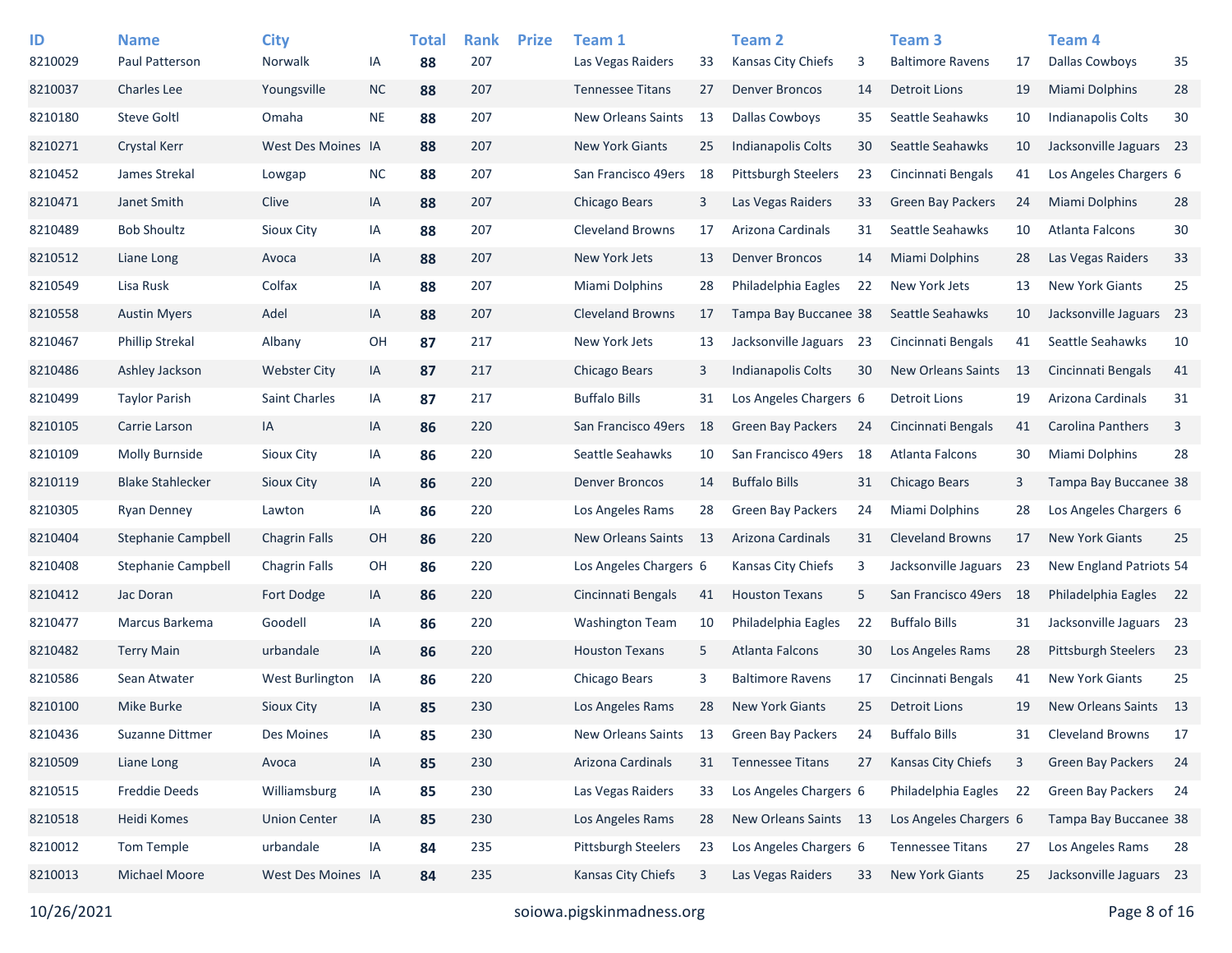| ID      | <b>Name</b>               | <b>City</b>           |           | <b>Total</b> | <b>Rank</b> | <b>Prize</b> | Team 1                  |     | <b>Team 2</b>              |    | Team <sub>3</sub>          |     | Team 4                     |    |
|---------|---------------------------|-----------------------|-----------|--------------|-------------|--------------|-------------------------|-----|----------------------------|----|----------------------------|-----|----------------------------|----|
| 8210039 | <b>Fletcher Spurr</b>     | Norwalk               | IA        | 84           | 235         |              | Arizona Cardinals       | 31  | <b>New Orleans Saints</b>  | 13 | Pittsburgh Steelers        | 23  | <b>Cleveland Browns</b>    | 17 |
| 8210315 | Jodi Kerr                 | Sioux City            | IA        | 84           | 235         |              | <b>Baltimore Ravens</b> | 17  | <b>Pittsburgh Steelers</b> | 23 | Los Angeles Chargers 6     |     | Tampa Bay Buccanee 38      |    |
| 8210320 | <b>Brian Clausen</b>      | <b>Sioux Clty</b>     | IA        | 84           | 235         |              | Carolina Panthers       | 3   | <b>Indianapolis Colts</b>  | 30 | Los Angeles Rams           | 28  | Jacksonville Jaguars 23    |    |
| 8210325 | <b>Brad Bollinger</b>     | Sioux City            | IA        | 84           | 235         |              | <b>Washington Team</b>  | 10  | <b>Tennessee Titans</b>    | 27 | <b>Cleveland Browns</b>    | 17  | Indianapolis Colts         | 30 |
| 8210350 | <b>Terry Knapp</b>        | Harlan                | IA        | 84           | 235         |              | Chicago Bears           | 3   | <b>New Orleans Saints</b>  | 13 | Cincinnati Bengals         | 41  | <b>Tennessee Titans</b>    | 27 |
| 8210411 | Mary F Rogowicki          | Tuckahoe              | <b>NY</b> | 84           | 235         |              | Pittsburgh Steelers     | 23  | Kansas City Chiefs         | 3  | Los Angeles Rams           | 28  | Indianapolis Colts         | 30 |
| 8210455 | Jody Erion                | Farley                | IA        | 84           | 235         |              | <b>Baltimore Ravens</b> | 17  | Arizona Cardinals          | 31 | Las Vegas Raiders          | 33  | Kansas City Chiefs         | 3  |
| 8210522 | Loren Goettsch            | Sioux City            | IA        | 84           | 235         |              | Kansas City Chiefs      | 3   | <b>Green Bay Packers</b>   | 24 | <b>Chicago Bears</b>       | 3   | New England Patriots 54    |    |
| 8210007 | <b>Floyd Constant</b>     | West Des Moines IA    |           | 83           | 245         |              | Los Angeles Chargers 6  |     | <b>Buffalo Bills</b>       | 31 | New Orleans Saints         | -13 | Las Vegas Raiders          | 33 |
| 8210108 | Deb Heath                 | Sioux City            | IA        | 83           | 245         |              | Atlanta Falcons         | 30  | <b>Cleveland Browns</b>    | 17 | Los Angeles Chargers 6     |     | Indianapolis Colts         | 30 |
| 8210146 | <b>Rich Bader</b>         | Omaha                 | <b>NE</b> | 83           | 245         |              | <b>Denver Broncos</b>   | 14  | <b>Indianapolis Colts</b>  | 30 | <b>Cleveland Browns</b>    | 17  | Philadelphia Eagles        | 22 |
| 8210217 | John Focht                | Omaha                 | <b>NE</b> | 83           | 245         |              | Kansas City Chiefs      | 3   | Cincinnati Bengals         | 41 | Philadelphia Eagles        | 22  | <b>Baltimore Ravens</b>    | 17 |
| 8210491 | Rebecca Rader             | Moville               | IA        | 83           | 245         |              | Jacksonville Jaguars    | 23  | Seattle Seahawks           | 10 | <b>Baltimore Ravens</b>    | 17  | Las Vegas Raiders          | 33 |
| 8210527 | <b>Beth Burnett</b>       | Horseshoe Bend        | AR        | 83           | 245         |              | <b>Houston Texans</b>   | 5   | <b>Cleveland Browns</b>    | 17 | Tampa Bay Buccanee 38      |     | <b>Pittsburgh Steelers</b> | 23 |
| 8210594 | <b>Richard Fitch</b>      | Ames                  | ΙA        | 83           | 245         |              | Philadelphia Eagles     | 22  | <b>Green Bay Packers</b>   | 24 | <b>Pittsburgh Steelers</b> | 23  | <b>Denver Broncos</b>      | 14 |
| 8210095 | Dave Baldus               | Ames                  | IA        | 82           | 252         |              | <b>Baltimore Ravens</b> | 17  | Tampa Bay Buccanee 38      |    | <b>Green Bay Packers</b>   | 24  | Kansas City Chiefs         | 3  |
| 8210181 | <b>Kirsten Davis</b>      | <b>Council Bluffs</b> | ΙA        | 82           | 252         |              | <b>Baltimore Ravens</b> | 17  | Miami Dolphins             | 28 | New York Jets              | 13  | <b>Green Bay Packers</b>   | 24 |
| 8210224 | James Grimes              | Altoona               | IA        | 82           | 252         |              | Tampa Bay Buccanee 38   |     | Jacksonville Jaguars       | 23 | San Francisco 49ers        | -18 | <b>Chicago Bears</b>       | 3  |
| 8210257 | <b>Brent Kock</b>         | West Des Moines IA    |           | 82           | 252         |              | Atlanta Falcons         | 30  | <b>Baltimore Ravens</b>    | 17 | <b>Washington Team</b>     | 10  | <b>New York Giants</b>     | 25 |
| 8210470 | <b>Phillip Strekal</b>    | Albany                | OН        | 82           | 252         |              | Carolina Panthers       | 3   | <b>Pittsburgh Steelers</b> | 23 | San Francisco 49ers        | 18  | Tampa Bay Buccanee 38      |    |
| 8210520 | Jason Pleggenkuhle        | Adel                  | ΙA        | 82           | 252         |              | Philadelphia Eagles     | 22  | <b>Buffalo Bills</b>       | 31 | <b>Green Bay Packers</b>   | 24  | <b>Houston Texans</b>      | 5  |
| 8210566 | Chrystel Hatcher          | Ames                  | IA        | 82           | 252         |              | <b>Buffalo Bills</b>    | 31  | <b>Indianapolis Colts</b>  | 30 | <b>Kansas City Chiefs</b>  | 3   | San Francisco 49ers 18     |    |
| 8210024 | Eva Ames                  | Altoona               | ΙA        | 81           | 259         |              | Seattle Seahawks        | 10  | <b>Pittsburgh Steelers</b> | 23 | <b>Dallas Cowboys</b>      | 35  | New York Jets              | 13 |
| 8210117 | Rheanne Hoffman           | <b>Sioux City</b>     | IA        | 81           | 259         |              | <b>Dallas Cowboys</b>   | 35  | Jacksonville Jaguars 23    |    | New Orleans Saints         | 13  | <b>Washington Team</b>     | 10 |
| 8210166 | Max Goltl                 | <b>Council Bluffs</b> | ΙA        | 81           | 259         |              | Tampa Bay Buccanee 38   |     | Pittsburgh Steelers        | 23 | Seattle Seahawks           | 10  | <b>Washington Team</b>     | 10 |
| 8210274 | Matt Granzow              | West Des Moines IA    |           | 81           | 259         |              | Denver Broncos          | -14 | Carolina Panthers          | 3  | Arizona Cardinals          | 31  | Las Vegas Raiders          | 33 |
| 8210534 | <b>Gregory Weinschenk</b> | Urbandale             | IA        | 81           | 259         |              | Los Angeles Chargers 6  |     | Denver Broncos             | 14 | Atlanta Falcons            | 30  | <b>Buffalo Bills</b>       | 31 |
| 8210540 | Joe Uran                  | Soiux City            | IA        | 81           | 259         |              | <b>Buffalo Bills</b>    | 31  | Green Bay Packers          | 24 | Chicago Bears              | 3   | Jacksonville Jaguars 23    |    |
| 8210590 | Paula Bakey               | Coralville            | IA        | 81           | 259         |              | <b>Houston Texans</b>   | 5   | New York Giants            | 25 | San Francisco 49ers 18     |     | Las Vegas Raiders          | 33 |
| 8210603 | Lynn Snyder               | Coralville            | IA        | 81           | 259         |              | Seattle Seahawks        | 10  | <b>Baltimore Ravens</b>    | 17 | Pittsburgh Steelers        | 23  | Arizona Cardinals          | 31 |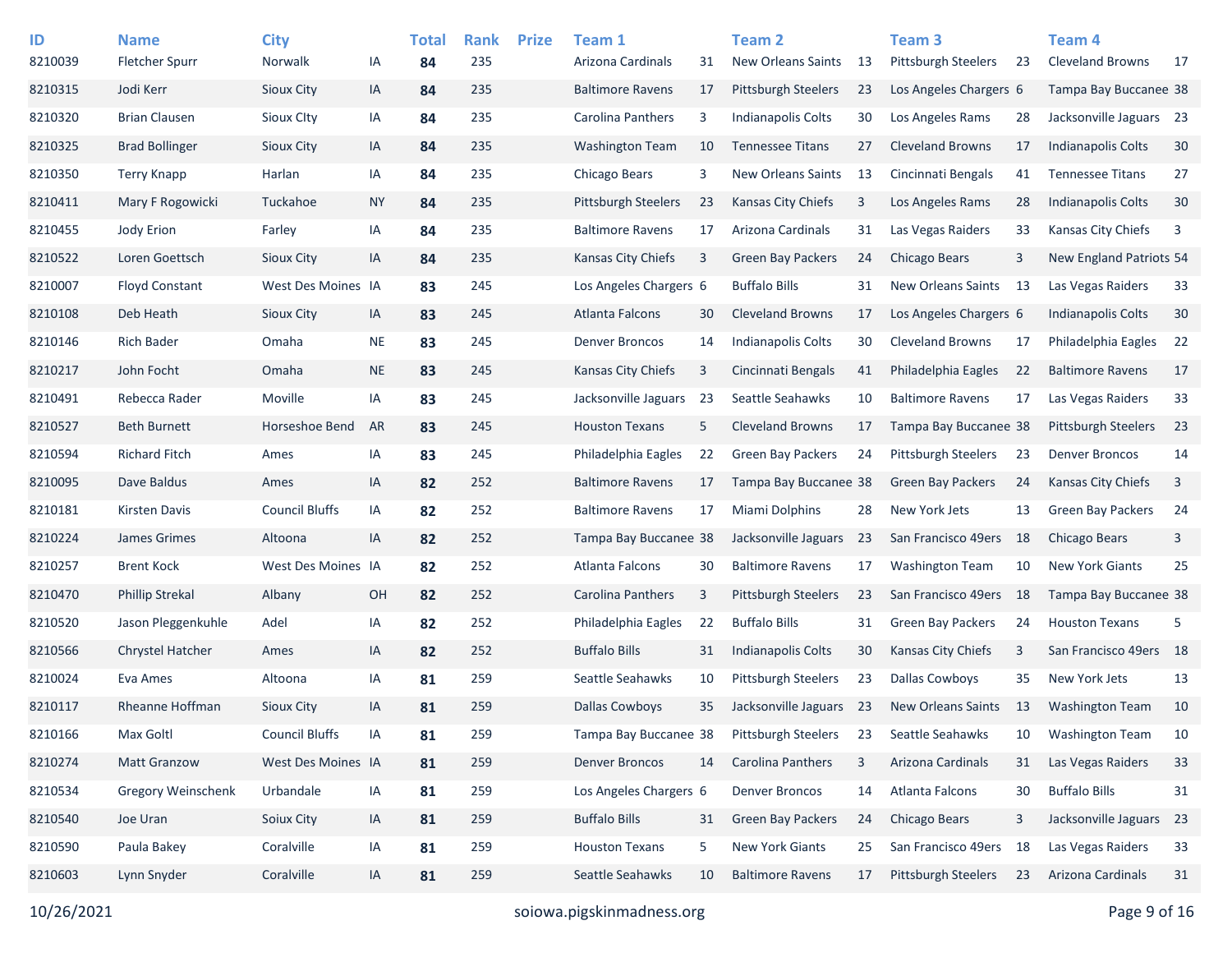| ID<br>8210605 | <b>Name</b><br>Katelyn McDade | <b>City</b><br>Dubuque | IA        | <b>Total</b><br>81 | <b>Rank</b><br>259 | <b>Prize</b> | Team 1<br><b>Cleveland Browns</b> | 17  | <b>Team 2</b><br><b>Minnesota Vikings</b> | 34 | Team <sub>3</sub><br>New Orleans Saints | - 13 | Team <sub>4</sub><br><b>Baltimore Ravens</b> | 17 |
|---------------|-------------------------------|------------------------|-----------|--------------------|--------------------|--------------|-----------------------------------|-----|-------------------------------------------|----|-----------------------------------------|------|----------------------------------------------|----|
| 8210086       | Angie Vanwestan               | <b>Story City</b>      | IA        | 80                 | 268                |              | New England Patriots 54           |     | <b>Cleveland Browns</b>                   | 17 | Los Angeles Chargers 6                  |      | Carolina Panthers                            | 3  |
| 8210170       | Gerogia Goltl                 | Omaha                  | <b>NE</b> | 80                 | 268                |              | Philadelphia Eagles               | 22  | Tampa Bay Buccanee 38                     |    | <b>Carolina Panthers</b>                | 3    | <b>Baltimore Ravens</b>                      | 17 |
| 8210195       | Rocky Rothmock                |                        |           | 80                 | 268                |              | Minnesota Vikings                 | 34  | <b>Cleveland Browns</b>                   | 17 | <b>Detroit Lions</b>                    | 19   | Seattle Seahawks                             | 10 |
| 8210465       | Kirtsin Koestler              | Norwalk                | IA        | 80                 | 268                |              | Chicago Bears                     | 3   | <b>Baltimore Ravens</b>                   | 17 | Detroit Lions                           | 19   | Cincinnati Bengals                           | 41 |
| 8210498       | <b>Timothy Lightner</b>       | <b>Bettendorf</b>      | IA        | 80                 | 268                |              | Pittsburgh Steelers               | 23  | Seattle Seahawks                          | 10 | <b>Indianapolis Colts</b>               | 30   | <b>Baltimore Ravens</b>                      | 17 |
| 8210135       | Sharane Brown                 | Des Moines             | IA        | 79                 | 273                |              | Seattle Seahawks                  | 10  | <b>Denver Broncos</b>                     | 14 | Arizona Cardinals                       | 31   | <b>Green Bay Packers</b>                     | 24 |
| 8210182       | Andrew Simonsen               | Underwood              | IA        | 79                 | 273                |              | Los Angeles Rams                  | 28  | <b>Washington Team</b>                    | 10 | San Francisco 49ers                     | 18   | Jacksonville Jaguars 23                      |    |
| 8210196       | <b>Mike Mittan</b>            | <b>Council Bluffs</b>  | IA        | 79                 | 273                |              | Las Vegas Raiders                 | 33  | San Francisco 49ers                       | 18 | <b>Pittsburgh Steelers</b>              | 23   | <b>Houston Texans</b>                        | 5  |
| 8210200       | Jean Hern                     | <b>Council Bluffs</b>  | IA        | 79                 | 273                |              | <b>New York Giants</b>            | 25  | Seattle Seahawks                          | 10 | <b>Baltimore Ravens</b>                 | 17   | <b>Tennessee Titans</b>                      | 27 |
| 8210351       | <b>Carrie Heilig</b>          | Fremont                | <b>NE</b> | 79                 | 273                |              | <b>Denver Broncos</b>             | 14  | San Francisco 49ers                       | 18 | Jacksonville Jaguars                    | 23   | <b>Green Bay Packers</b>                     | 24 |
| 8210437       | Joseph Rose                   | <b>LOHRVILLE</b>       | IA        | 79                 | 273                |              | Green Bay Packers                 | 24  | Seattle Seahawks                          | 10 | Los Angeles Rams                        | 28   | <b>Baltimore Ravens</b>                      | 17 |
| 8210439       | <b>Thomas Berger</b>          | Epworth                | IA        | 79                 | 273                |              | Los Angeles Rams                  | 28  | Miami Dolphins                            | 28 | <b>Baltimore Ravens</b>                 | 17   | Los Angeles Chargers 6                       |    |
| 8210440       | <b>Thomas Berger</b>          | Epworth                | IA        | 79                 | 273                |              | Seattle Seahawks                  | 10  | <b>Buffalo Bills</b>                      | 31 | <b>Green Bay Packers</b>                | 24   | <b>Denver Broncos</b>                        | 14 |
| 8210508       | Martin Benda                  | Farley                 | IA        | 79                 | 273                |              | Minnesota Vikings                 | 34  | Jacksonville Jaguars                      | 23 | <b>Carolina Panthers</b>                | 3    | <b>Detroit Lions</b>                         | 19 |
| 8210582       | <b>Brady Oldag</b>            | <b>Cedar Falls</b>     | IA        | 79                 | 273                |              | <b>Houston Texans</b>             | 5   | Las Vegas Raiders                         | 33 | Kansas City Chiefs                      | 3    | Tampa Bay Buccanee 38                        |    |
| 8210015       | Jeff Eldred                   | <b>Webster Groves</b>  | <b>MO</b> | 78                 | 283                |              | Miami Dolphins                    | 28  | Carolina Panthers                         | 3  | New York Jets                           | 13   | <b>Minnesota Vikings</b>                     | 34 |
| 8210151       | Laura Capeco                  | Omaha                  | $\sf NE$  | 78                 | 283                |              | <b>Cleveland Browns</b>           | 17  | Arizona Cardinals                         | 31 | <b>New Orleans Saints</b>               | -13  | <b>Baltimore Ravens</b>                      | 17 |
| 8210198       | Brian Brockman                | Carson                 | IA        | 78                 | 283                |              | Jacksonville Jaguars              | 23  | <b>New York Giants</b>                    | 25 | Green Bay Packers                       | 24   | Los Angeles Chargers 6                       |    |
| 8210303       | Mick Lefler                   | Lawton                 | IA        | 78                 | 283                |              | Tampa Bay Buccanee 38             |     | Carolina Panthers                         | 3  | <b>Minnesota Vikings</b>                | 34   | <b>Chicago Bears</b>                         | 3  |
| 8210323       | Zac Croft                     | Sioux City             | IA        | 78                 | 283                |              | Jacksonville Jaguars              | -23 | <b>Cleveland Browns</b>                   | 17 | Los Angeles Rams                        | 28   | <b>Washington Team</b>                       | 10 |
| 8210444       | Tammi Vail                    | Rockford               | IL.       | 78                 | 283                |              | San Francisco 49ers               | -18 | <b>Pittsburgh Steelers</b>                | 23 | <b>Tennessee Titans</b>                 | 27   | Seattle Seahawks                             | 10 |
| 8210552       | Matthew Lundquist             | Clive                  | IA        | 78                 | 283                |              | Cincinnati Bengals                | 41  | <b>Washington Team</b>                    | 10 | Green Bay Packers                       | 24   | Kansas City Chiefs                           | 3  |
| 8210581       | Reinhard Boeschen             | Waterloo               | IA        | 78                 | 283                |              | <b>New Orleans Saints</b>         | 13  | <b>Green Bay Packers</b>                  | 24 | Los Angeles Rams                        | 28   | New York Jets                                | 13 |
| 8210005       | Keith Sandvig                 | West Des Moines IA     |           | 77                 | 291                |              | <b>Houston Texans</b>             | 5   | <b>Denver Broncos</b>                     | 14 | Los Angeles Rams                        | 28   | <b>Atlanta Falcons</b>                       | 30 |
| 8210127       | Joel Lagunas                  | <b>Grand Prairie</b>   | <b>TX</b> | 77                 | 291                |              | Cincinnati Bengals                | 41  | Kansas City Chiefs                        | 3  | Carolina Panthers                       | 3    | <b>Atlanta Falcons</b>                       | 30 |
| 8210191       | <b>Greg Casey</b>             | Treynor                | IA        | 77                 | 291                |              | <b>Tennessee Titans</b>           | 27  | Jacksonville Jaguars                      | 23 | Kansas City Chiefs                      | 3    | Green Bay Packers                            | 24 |
| 8210453       | James Strekal                 | Lowgap                 | $\sf NC$  | 77                 | 291                |              | <b>Cleveland Browns</b>           | 17  | <b>Dallas Cowboys</b>                     | 35 | Chicago Bears                           | 3    | Philadelphia Eagles                          | 22 |
| 8210503       | Jessica Goerge                | Dubuque                | IA        | 77                 | 291                |              | Miami Dolphins                    | 28  | Las Vegas Raiders                         | 33 | Chicago Bears                           | 3    | New Orleans Saints 13                        |    |
| 8210287       | <b>Elizabeth Morse</b>        | Ames                   | IA        | 76                 | 296                |              | <b>New Orleans Saints</b>         | 13  | Philadelphia Eagles                       | 22 | <b>Denver Broncos</b>                   | 14   | <b>Tennessee Titans</b>                      | 27 |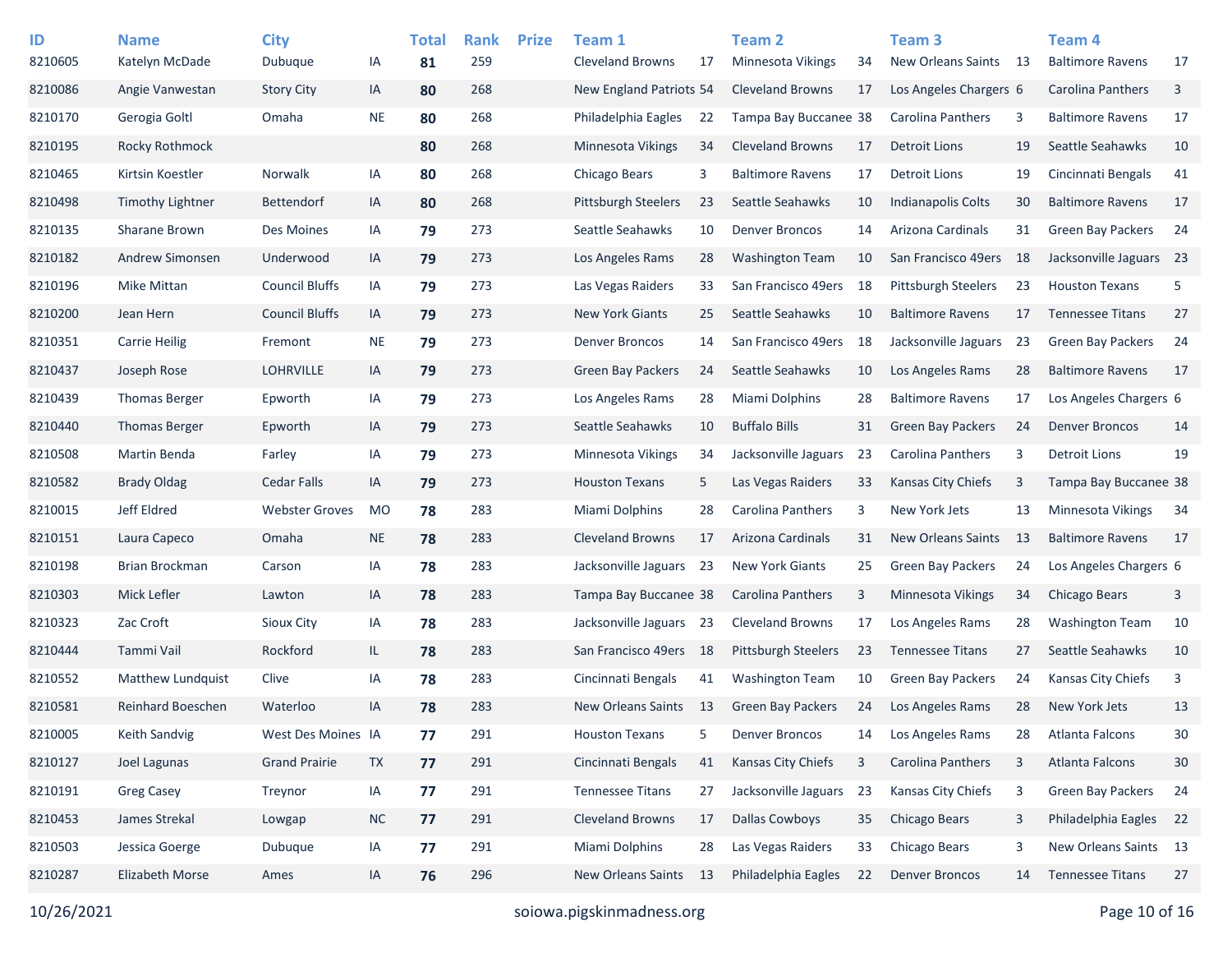| ID<br>8210316 | <b>Name</b><br>Sean Mendlik | <b>City</b><br>Sioux City | IA        | <b>Total</b><br>76 | <b>Rank</b><br>296 | <b>Prize</b> | Team 1<br><b>Houston Texans</b> | 5  | <b>Team 2</b><br><b>New York Giants</b> | 25   | Team <sub>3</sub><br>Miami Dolphins | 28  | Team <sub>4</sub><br>San Francisco 49ers 18 |    |
|---------------|-----------------------------|---------------------------|-----------|--------------------|--------------------|--------------|---------------------------------|----|-----------------------------------------|------|-------------------------------------|-----|---------------------------------------------|----|
| 8210410       | Mary F Rogowicki            | Tuckahoe                  | <b>NY</b> | 76                 | 296                |              | Jacksonville Jaguars            | 23 | New York Jets                           | 13   | Los Angeles Chargers 6              |     | <b>Minnesota Vikings</b>                    | 34 |
| 8210022       | <b>Rick Spurr</b>           | Atlantic                  | ΙA        | 75                 | 299                |              | <b>Washington Team</b>          | 10 | <b>Denver Broncos</b>                   | 14   | New Orleans Saints                  | -13 | Tampa Bay Buccanee 38                       |    |
| 8210074       | <b>Bryce Arneson</b>        | Ames                      | IA        | 75                 | 299                |              | <b>Dallas Cowboys</b>           | 35 | <b>New Orleans Saints</b>               | -13  | Seattle Seahawks                    | 10  | <b>Cleveland Browns</b>                     | 17 |
| 8210162       | Lori Havck                  | Omaha                     | <b>NE</b> | 75                 | 299                |              | Philadelphia Eagles             | 22 | New York Jets                           | 13   | Indianapolis Colts                  | 30  | <b>Washington Team</b>                      | 10 |
| 8210218       | Chris Hite                  | <b>Council Bluffs</b>     | IA        | 75                 | 299                |              | <b>New York Giants</b>          | 25 | New York Jets                           | 13   | Los Angeles Chargers 6              |     | <b>Buffalo Bills</b>                        | 31 |
| 8210327       | Doug Tilson                 | Plattsmouth               | <b>NE</b> | 75                 | 299                |              | <b>Green Bay Packers</b>        | 24 | Los Angeles Rams                        | 28   | <b>Baltimore Ravens</b>             | 17  | Los Angeles Chargers 6                      |    |
| 8210345       | Jo Ellen Shonkwiler         | Estherville               | IA        | 75                 | 299                |              | <b>Houston Texans</b>           | 5  | New York Jets                           | 13   | <b>Detroit Lions</b>                | 19  | Tampa Bay Buccanee 38                       |    |
| 8210506       | Carley Fransworth           | Des Moines                | IA        | 75                 | 299                |              | San Francisco 49ers             | 18 | <b>New Orleans Saints</b>               | 13   | New York Jets                       | 13  | <b>Buffalo Bills</b>                        | 31 |
| 8210517       | Jeri Lyn Bares              | Oskaloosa                 | IA        | 75                 | 299                |              | Cincinnati Bengals              | 41 | <b>Houston Texans</b>                   | 5    | Los Angeles Chargers 6              |     | Jacksonville Jaguars 23                     |    |
| 8210592       | Lori Kaup                   | <b>Boone</b>              | IA        | 75                 | 299                |              | Carolina Panthers               | 3  | <b>Detroit Lions</b>                    | 19   | <b>Miami Dolphins</b>               | 28  | <b>New York Giants</b>                      | 25 |
| 8210173       | Ian Mass                    | <b>Council Bluffs</b>     | IA        | 74                 | 308                |              | <b>Miami Dolphins</b>           | 28 | <b>New York Giants</b>                  | 25   | Chicago Bears                       | 3   | San Francisco 49ers 18                      |    |
| 8210177       | <b>Scott Milner</b>         | <b>Council Bluffs</b>     | ΙA        | 74                 | 308                |              | Miami Dolphins                  | 28 | <b>Washington Team</b>                  | 10   | Kansas City Chiefs                  | 3   | Las Vegas Raiders                           | 33 |
| 8210212       | <b>Bret Burns</b>           | Omaha                     | <b>NE</b> | 74                 | 308                |              | Las Vegas Raiders               | 33 | Los Angeles Chargers 6                  |      | <b>Houston Texans</b>               | 5   | <b>Indianapolis Colts</b>                   | 30 |
| 8210328       | Clatyon Fierstad            | Lytton                    | IA        | 74                 | 308                |              | Seattle Seahawks                | 10 | <b>Pittsburgh Steelers</b>              | 23   | Arizona Cardinals                   | 31  | <b>Washington Team</b>                      | 10 |
| 8210401       | Dan Stein                   | Urbandale                 | IA        | 74                 | 308                |              | <b>Denver Broncos</b>           | 14 | Carolina Panthers                       | 3    | Chicago Bears                       | 3   | New England Patriots 54                     |    |
| 8210474       | Marcus Barkema              | Goodell                   | ΙA        | 74                 | 308                |              | <b>Tennessee Titans</b>         | 27 | Detroit Lions                           | 19   | San Francisco 49ers                 | 18  | Seattle Seahawks                            | 10 |
| 8210038       | <b>Troy Vroegh</b>          | Norwalk                   | IA        | 73                 | 314                |              | New Orleans Saints              | 13 | Chicago Bears                           | 3    | Carolina Panthers                   | 3   | New England Patriots 54                     |    |
| 8210185       | Patty Carman                | <b>Council Bluffs</b>     | IA        | 73                 | 314                |              | <b>Pittsburgh Steelers</b>      | 23 | Chicago Bears                           | 3    | <b>Baltimore Ravens</b>             | 17  | Atlanta Falcons                             | 30 |
| 8210010       | Jim Volker                  | West Des Moines IA        |           | 72                 | 316                |              | New Orleans Saints              | 13 | <b>Denver Broncos</b>                   | 14   | <b>Baltimore Ravens</b>             | 17  | <b>Miami Dolphins</b>                       | 28 |
| 8210103       | Matt Ard                    | <b>Sioux City</b>         | IA        | 72                 | 316                |              | New York Jets                   | 13 | Seattle Seahawks                        | 10   | <b>Tennessee Titans</b>             | 27  | Philadelphia Eagles                         | 22 |
| 8210193       | Lee Hite                    | <b>Council Bluffs</b>     | IA        | 72                 | 316                |              | Los Angeles Chargers 6          |    | Las Vegas Raiders                       | 33   | <b>Denver Broncos</b>               | 14  | <b>Detroit Lions</b>                        | 19 |
| 8210310       | Jim Clark                   | Sioux City                | IA        | 72                 | 316                |              | Las Vegas Raiders               | 33 | Atlanta Falcons                         | 30   | Los Angeles Chargers 6              |     | Chicago Bears                               | 3  |
| 8210311       | John Sanders Jr             | Lawton                    | IA        | 72                 | 316                |              | <b>Detroit Lions</b>            | 19 | Jacksonville Jaguars                    | - 23 | <b>New York Giants</b>              | 25  | <b>Houston Texans</b>                       | 5  |
| 8210337       | Judi Eyles                  | Ames                      | IA        | 72                 | 316                |              | Seattle Seahawks                | 10 | <b>Tennessee Titans</b>                 | 27   | Indianapolis Colts                  | 30  | <b>Houston Texans</b>                       | 5  |
| 8210487       | Ashley Jackson              | <b>Webster City</b>       | IA        | 72                 | 316                |              | Los Angeles Rams                | 28 | Miami Dolphins                          | 28   | New Orleans Saints 13               |     | <b>Chicago Bears</b>                        | 3  |
| 8210030       | Jeff Klocko                 | Norwalk                   | IA        | 71                 | 323                |              | Seattle Seahawks                | 10 | <b>Washington Team</b>                  | 10   | Tampa Bay Buccanee 38               |     | New York Jets                               | 13 |
| 8210531       | Catherine Luchte            | <b>Colorado Springs</b>   | CO        | 71                 | 323                |              | New York Jets                   | 13 | <b>Washington Team</b>                  | 10   | Tampa Bay Buccanee 38               |     | Seattle Seahawks                            | 10 |
| 8210002       | Kim Beisser                 | West Des Moines IA        |           | 70                 | 325                |              | <b>Indianapolis Colts</b>       | 30 | <b>Denver Broncos</b>                   | 14   | Kansas City Chiefs                  | 3   | Pittsburgh Steelers                         | 23 |
| 8210032       | Jeff Klocko                 | Norwalk                   | IA        | 70                 | 325                |              | Pittsburgh Steelers             | 23 | Los Angeles Chargers 6                  |      | Philadelphia Eagles                 | 22  | <b>Detroit Lions</b>                        | 19 |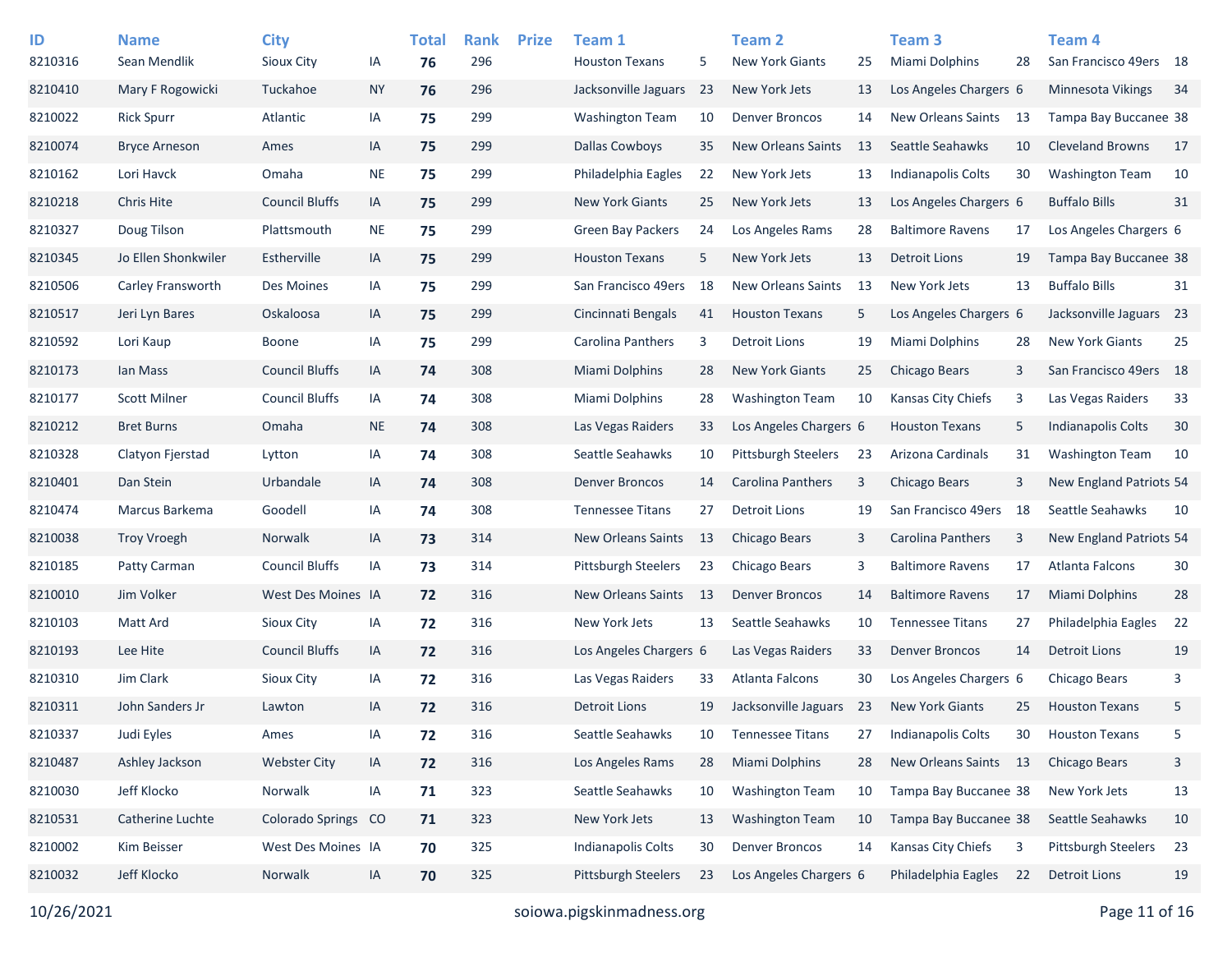| ID<br>8210096 | <b>Name</b><br><b>Michael Nichols</b> | <b>City</b><br>Sioux City | IA        | <b>Total</b><br>70 | <b>Rank</b><br>325 | <b>Prize</b> | Team 1<br>Philadelphia Eagles | 22  | <b>Team 2</b><br>Carolina Panthers | 3    | Team <sub>3</sub><br><b>Dallas Cowboys</b> | 35 | Team 4<br>Seattle Seahawks | 10 |
|---------------|---------------------------------------|---------------------------|-----------|--------------------|--------------------|--------------|-------------------------------|-----|------------------------------------|------|--------------------------------------------|----|----------------------------|----|
| 8210159       | <b>Greg Simons</b>                    | Lo Vista                  | <b>NE</b> | 70                 | 325                |              | <b>Green Bay Packers</b>      | 24  | <b>Detroit Lions</b>               | 19   | Seattle Seahawks                           | 10 | <b>Cleveland Browns</b>    | 17 |
| 8210194       | Jarrod Poore                          | Underwood                 | IA        | 70                 | 325                |              | Jacksonville Jaguars          | 23  | Chicago Bears                      | 3    | <b>Tennessee Titans</b>                    | 27 | <b>Cleveland Browns</b>    | 17 |
| 8210360       | Kathleen Rasmussen                    | Sioux City                | IA        | 70                 | 325                |              | San Francisco 49ers           | 18  | Chicago Bears                      | 3    | <b>Denver Broncos</b>                      | 14 | <b>Dallas Cowboys</b>      | 35 |
| 8210428       | <b>Timothy Lynch</b>                  | <b>JOHNSTON</b>           | IA        | 70                 | 325                |              | New Orleans Saints            | -13 | Seattle Seahawks                   | 10   | <b>Denver Broncos</b>                      | 14 | Las Vegas Raiders          | 33 |
| 8210476       | Marcus Barkema                        | Goodell                   | IA        | 70                 | 325                |              | Los Angeles Chargers 6        |     | <b>Green Bay Packers</b>           | 24   | <b>Houston Texans</b>                      | 5  | <b>Dallas Cowboys</b>      | 35 |
| 8210501       | Cher Towey                            | Waukee                    | IA        | 70                 | 325                |              | Los Angeles Chargers 6        |     | Carolina Panthers                  | 3    | <b>Buffalo Bills</b>                       | 31 | Indianapolis Colts         | 30 |
| 8210513       | Liane Long                            | Avoca                     | IA        | 70                 | 325                |              | <b>Pittsburgh Steelers</b>    | 23  | <b>Cleveland Browns</b>            | 17   | <b>Baltimore Ravens</b>                    | 17 | <b>New Orleans Saints</b>  | 13 |
| 8210545       | Joseph Owens                          | Altoona                   | IA        | 70                 | 325                |              | Carolina Panthers             | 3   | Los Angeles Chargers 6             |      | Las Vegas Raiders                          | 33 | Miami Dolphins             | 28 |
| 8210557       | <b>Austin Myers</b>                   | Adel                      | IA        | 70                 | 325                |              | <b>Washington Team</b>        | 10  | <b>Dallas Cowboys</b>              | 35   | Philadelphia Eagles                        | 22 | Kansas City Chiefs         | 3  |
| 8210112       | Kellen Fitch                          | Sioux City                | IA        | 69                 | 337                |              | Chicago Bears                 | 3   | New York Jets                      | 13   | <b>Minnesota Vikings</b>                   | 34 | <b>Detroit Lions</b>       | 19 |
| 8210526       | Roy Fonza                             | Horseshoe Bend            | AR        | 69                 | 337                |              | <b>Cleveland Browns</b>       | 17  | Detroit Lions                      | 19   | Carolina Panthers                          | 3  | <b>Atlanta Falcons</b>     | 30 |
| 8210547       | Christopher Fisher                    | Des Moines                | IA        | 69                 | 337                |              | Seattle Seahawks              | 10  | New York Jets                      | 13   | Philadelphia Eagles                        | 22 | <b>Green Bay Packers</b>   | 24 |
| 8210600       | Maureen Rozen                         | Robins                    | IA        | 69                 | 337                |              | Indianapolis Colts            | 30  | Chicago Bears                      | 3    | <b>Baltimore Ravens</b>                    | 17 | <b>Detroit Lions</b>       | 19 |
| 8210016       | John Eldred                           | West Des Moines IA        |           | 68                 | 341                |              | New Orleans Saints            | 13  | Los Angeles Rams                   | 28   | Carolina Panthers                          | 3  | <b>Green Bay Packers</b>   | 24 |
| 8210048       | Jayson Spurr                          | Norwalk                   | IA        | 68                 | 341                |              | Carolina Panthers             | 3   | <b>Atlanta Falcons</b>             | 30   | <b>New York Giants</b>                     | 25 | Seattle Seahawks           | 10 |
| 8210104       | <b>Ethan Riley</b>                    | <b>Sioux City</b>         | IA        | 68                 | 341                |              | Chicago Bears                 | 3   | Jacksonville Jaguars               | 23   | San Francisco 49ers                        | 18 | <b>Green Bay Packers</b>   | 24 |
| 8210154       | <b>Kate Graslewicz</b>                | Omaha                     | <b>NE</b> | 68                 | 341                |              | Los Angeles Chargers 6        |     | San Francisco 49ers                | -18  | Arizona Cardinals                          | 31 | New York Jets              | 13 |
| 8210275       | <b>Blake Leonard</b>                  | Stuart                    | IA        | 68                 | 341                |              | Indianapolis Colts            | 30  | Atlanta Falcons                    | 30   | <b>Houston Texans</b>                      | 5  | Chicago Bears              | 3  |
| 8210430       | Paul Barnett                          | Higginson                 | <b>AR</b> | 68                 | 341                |              | Kansas City Chiefs            | 3   | <b>Washington Team</b>             | 10   | Indianapolis Colts                         | 30 | <b>New York Giants</b>     | 25 |
| 8210431       | John Santone                          | Painesville               | OH        | 68                 | 341                |              | Indianapolis Colts            | 30  | Seattle Seahawks                   | 10   | Los Angeles Chargers 6                     |    | Philadelphia Eagles        | 22 |
| 8210434       | <b>Benjmin Lacey</b>                  | Ankeny                    | IA        | 68                 | 341                |              | Carolina Panthers             | 3   | <b>Denver Broncos</b>              | 14   | Cincinnati Bengals                         | 41 | Seattle Seahawks           | 10 |
| 8210583       | <b>Brady Oldag</b>                    | <b>Cedar Falls</b>        | IA        | 68                 | 341                |              | <b>Denver Broncos</b>         | 14  | Los Angeles Chargers 6             |      | Seattle Seahawks                           | 10 | Tampa Bay Buccanee 38      |    |
| 8210035       | <b>Charles Lee</b>                    | Youngsville               | <b>NC</b> | 67                 | 350                |              | Arizona Cardinals             | 31  | <b>Pittsburgh Steelers</b>         | 23   | <b>Washington Team</b>                     | 10 | <b>Chicago Bears</b>       | 3  |
| 8210197       | Dawn Brockman                         | Carson                    | IA        | 67                 | 350                |              | Seattle Seahawks              | 10  | New Orleans Saints                 | - 13 | Cincinnati Bengals                         | 41 | Kansas City Chiefs         | 3  |
| 8210273       | Adam Suter                            | Ankeny                    | IA        | 67                 | 350                |              | Cleveland Browns              | 17  | Los Angeles Chargers 6             |      | Minnesota Vikings                          | 34 | Seattle Seahawks           | 10 |
| 8210348       | <b>Becky Scherbring</b>               | Ankeny                    | IA        | 67                 | 350                |              | Los Angeles Rams              | 28  | Chicago Bears                      | 3    | Los Angeles Chargers 6                     |    | <b>Indianapolis Colts</b>  | 30 |
| 8210500       | Jill Popham                           | Denison                   | IA        | 67                 | 350                |              | <b>Washington Team</b>        | 10  | New York Jets                      | 13   | Cincinnati Bengals                         | 41 | Carolina Panthers          | 3  |
| 8210539       | Anthony Hergott                       | Columbus                  | <b>NE</b> | 67                 | 350                |              | <b>Denver Broncos</b>         | 14  | <b>Baltimore Ravens</b>            | 17   | Jacksonville Jaguars 23                    |    | New Orleans Saints 13      |    |
| 8210553       | Matthew Lundquist                     | Clive                     | IA        | 67                 | 350                |              | <b>Houston Texans</b>         | 5   | <b>Denver Broncos</b>              | 14   | New York Giants                            | 25 | Jacksonville Jaguars 23    |    |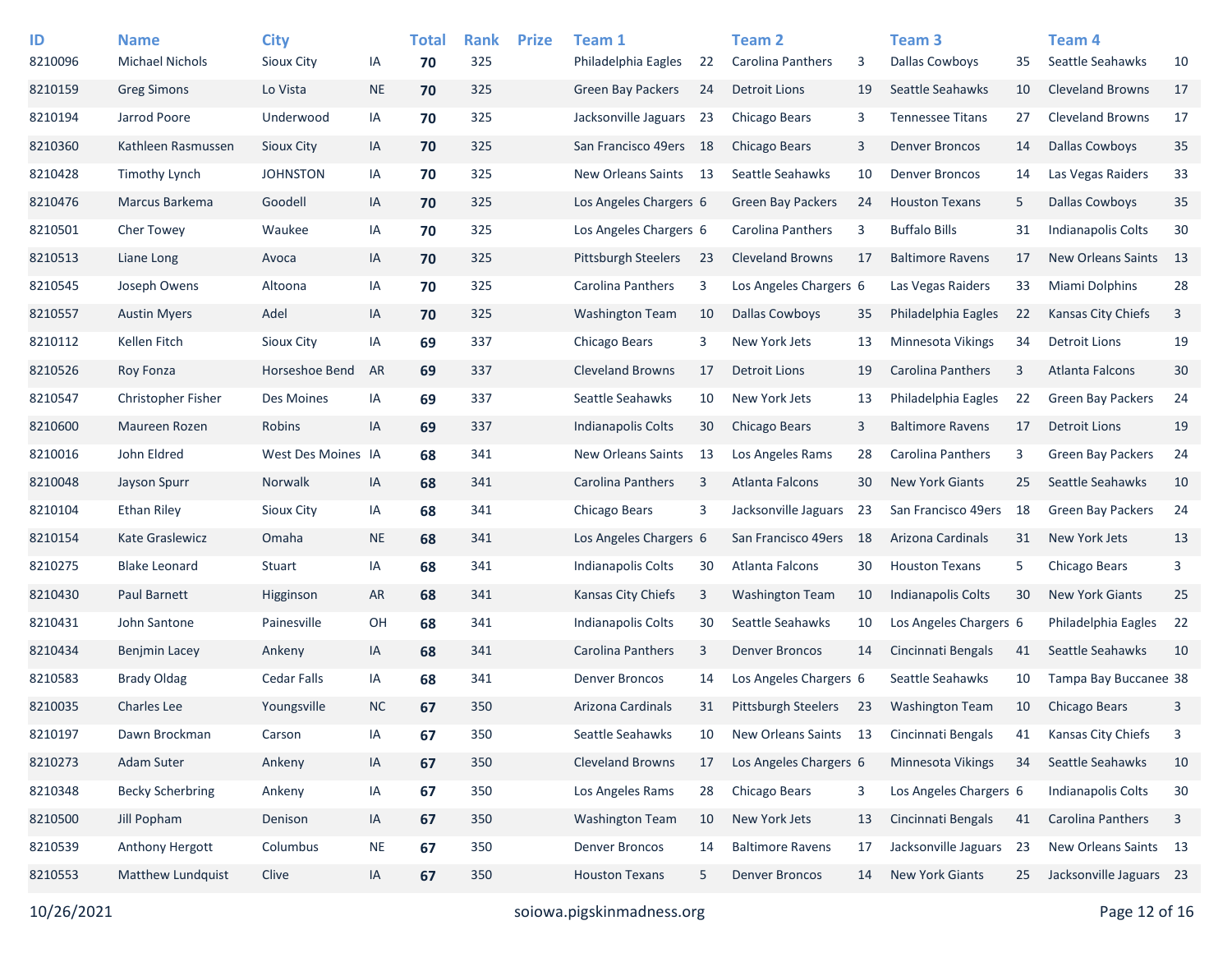| ID<br>8210607 | <b>Name</b><br><b>Terry Ragaller</b> | <b>City</b><br>Sergeant Bluff | IA        | <b>Total</b><br>67 | <b>Rank</b><br>350 | <b>Prize</b> | Team 1<br>Kansas City Chiefs | 3    | <b>Team 2</b><br>Arizona Cardinals | 31  | Team <sub>3</sub><br><b>Denver Broncos</b> | 14  | Team <sub>4</sub><br><b>Detroit Lions</b> | 19 |
|---------------|--------------------------------------|-------------------------------|-----------|--------------------|--------------------|--------------|------------------------------|------|------------------------------------|-----|--------------------------------------------|-----|-------------------------------------------|----|
| 8210075       | Alex Vershaw                         | Ames                          | IA        | 66                 | 358                |              | Chicago Bears                | 3    | Los Angeles Chargers 6             |     | Philadelphia Eagles                        | 22  | <b>Dallas Cowboys</b>                     | 35 |
| 8210076       | Morgan Henry                         | Des Moines                    | IA        | 66                 | 358                |              | Jacksonville Jaguars         | 23   | San Francisco 49ers 18             |     | Los Angeles Chargers 6                     |     | <b>Detroit Lions</b>                      | 19 |
| 8210115       | Dennis Ard                           | <b>Sioux City</b>             | IA        | 66                 | 358                |              | New York Jets                | 13   | Carolina Panthers                  | 3   | <b>Baltimore Ravens</b>                    | 17  | Las Vegas Raiders                         | 33 |
| 8210340       | Donna Bares                          | <b>Sturgis</b>                | SD        | 66                 | 358                |              | <b>Houston Texans</b>        | 5    | <b>New York Giants</b>             | 25  | <b>Detroit Lions</b>                       | 19  | <b>Cleveland Browns</b>                   | 17 |
| 8210354       | <b>Bob Hall</b>                      | Shell Lake                    | WI        | 66                 | 358                |              | Carolina Panthers            | 3    | <b>Buffalo Bills</b>               | 31  | New York Jets                              | 13  | <b>Detroit Lions</b>                      | 19 |
| 8210457       | Janett Barrett                       | <b>Rockwell City</b>          | IA        | 66                 | 358                |              | <b>Houston Texans</b>        | 5    | Carolina Panthers                  | 3   | Jacksonville Jaguars                       | 23  | <b>Dallas Cowboys</b>                     | 35 |
| 8210329       | Clatyon Fjerstad                     | Lytton                        | IA        | 65                 | 364                |              | <b>Baltimore Ravens</b>      | 17   | <b>Washington Team</b>             | 10  | Seattle Seahawks                           | 10  | Miami Dolphins                            | 28 |
| 8210463       | John Oler                            | ANKENY                        | IA        | 65                 | 364                |              | <b>Cleveland Browns</b>      | 17   | New York Jets                      | 13  | New Orleans Saints                         | 13  | Philadelphia Eagles                       | 22 |
| 8210559       | <b>Chris Simmons</b>                 | Fort Dodge                    | IA        | 65                 | 364                |              | Seattle Seahawks             | 10   | San Francisco 49ers                | -18 | New Orleans Saints                         | -13 | <b>Green Bay Packers</b>                  | 24 |
| 8210602       | Maureen Rozen                        | Robins                        | IA        | 65                 | 364                |              | Chicago Bears                | 3    | <b>Detroit Lions</b>               | 19  | New Orleans Saints                         | -13 | Indianapolis Colts                        | 30 |
| 8210018       | <b>Andy Grovo</b>                    | Waukee                        | IA        | 64                 | 368                |              | Kansas City Chiefs           | 3    | Tampa Bay Buccanee 38              |     | New York Jets                              | 13  | <b>Washington Team</b>                    | 10 |
| 8210025       | <b>Randy Spurr</b>                   | Norwalk                       | IA        | 64                 | 368                |              | Los Angeles Chargers 6       |      | <b>Houston Texans</b>              | 5   | <b>Pittsburgh Steelers</b>                 | 23  | <b>Atlanta Falcons</b>                    | 30 |
| 8210036       | <b>Charles Lee</b>                   | Youngsville                   | <b>NC</b> | 64                 | 368                |              | <b>Detroit Lions</b>         | 19   | <b>New Orleans Saints</b>          | -13 | <b>Denver Broncos</b>                      | 14  | San Francisco 49ers                       | 18 |
| 8210207       | Tom Weddem                           | Glendwood                     | IA        | 64                 | 368                |              | <b>New York Giants</b>       | 25   | Las Vegas Raiders                  | 33  | Kansas City Chiefs                         | 3   | Carolina Panthers                         | 3  |
| 8210338       | Judi Eyles                           | Ames                          | IA        | 64                 | 368                |              | <b>Tennessee Titans</b>      | 27   | <b>Kansas City Chiefs</b>          | 3   | <b>Green Bay Packers</b>                   | 24  | <b>Washington Team</b>                    | 10 |
| 8210353       | <b>Carrie Heilig</b>                 | Fremont                       | $\sf NE$  | 64                 | 368                |              | Miami Dolphins               | 28   | Jacksonville Jaguars               | 23  | Seattle Seahawks                           | 10  | Chicago Bears                             | 3  |
| 8210424       | Royal McClannahan                    | Modale                        | IA        | 64                 | 368                |              | <b>Green Bay Packers</b>     | 24   | <b>Kansas City Chiefs</b>          | 3   | <b>Minnesota Vikings</b>                   | 34  | <b>Carolina Panthers</b>                  | 3  |
| 8210567       | Lisa Schumacher                      | Cedar Rapids                  | IA        | 64                 | 368                |              | Kansas City Chiefs           | 3    | Chicago Bears                      | 3   | Cincinnati Bengals                         | 41  | <b>Cleveland Browns</b>                   | 17 |
| 8210011       | Tom Woods                            | Urbandale                     | IA        | 63                 | 376                |              | Indianapolis Colts           | 30   | New York Jets                      | 13  | Los Angeles Chargers 6                     |     | <b>Denver Broncos</b>                     | 14 |
| 8210161       | John Seaman                          | Omaha                         | <b>NE</b> | 63                 | 376                |              | Carolina Panthers            | 3    | <b>Detroit Lions</b>               | 19  | San Francisco 49ers                        | 18  | Jacksonville Jaguars 23                   |    |
| 8210206       | Tom Weddem                           | Glendwood                     | IA        | 63                 | 376                |              | Carolina Panthers            | 3    | New York Jets                      | 13  | <b>Baltimore Ravens</b>                    | 17  | <b>Atlanta Falcons</b>                    | 30 |
| 8210253       | Craig Weatherall                     | West Des Moines IA            |           | 63                 | 376                |              | Atlanta Falcons              | 30   | <b>New York Giants</b>             | 25  | Kansas City Chiefs                         | 3   | <b>Houston Texans</b>                     | 5  |
| 8210422       | Royal McClannahan                    | Modale                        | IA        | 63                 | 376                |              | <b>Washington Team</b>       | 10   | Carolina Panthers                  | 3   | Las Vegas Raiders                          | 33  | <b>Cleveland Browns</b>                   | 17 |
| 8210525       | Randall Leventhal                    | Waukee                        | IA        | 63                 | 376                |              | Miami Dolphins               | 28   | <b>Detroit Lions</b>               | 19  | Los Angeles Chargers 6                     |     | <b>Washington Team</b>                    | 10 |
| 8210565       | <b>Holly Pickett</b>                 | Ankeny                        | $\sf IA$  | 63                 | 376                |              | Los Angeles Rams             | 28   | Chicago Bears                      | 3   | Seattle Seahawks                           | 10  | Philadelphia Eagles                       | 22 |
| 8210606       | <b>Terry Ragaller</b>                | Sergeant Bluff                | IA        | 63                 | 376                |              | <b>Denver Broncos</b>        | 14   | <b>Cleveland Browns</b>            | 17  | Seattle Seahawks                           | 10  | Philadelphia Eagles 22                    |    |
| 8210098       | Shannon Larson                       | Sioux City                    | $\sf IA$  | 62                 | 384                |              | Chicago Bears                | 3    | <b>Buffalo Bills</b>               | 31  | Philadelphia Eagles                        | 22  | Los Angeles Chargers 6                    |    |
| 8210169       | Ken Goltl                            | <b>Council Bluffs</b>         | IA        | 62                 | 384                |              | New Orleans Saints           | 13   | New York Jets                      | 13  | Cleveland Browns                           | 17  | <b>Detroit Lions</b>                      | 19 |
| 8210219       | <b>Chrissy Hite</b>                  | <b>Council Bluffs</b>         | IA        | 62                 | 384                |              | San Francisco 49ers          | - 18 | Los Angeles Chargers 6             |     | <b>Washington Team</b>                     | 10  | Miami Dolphins                            | 28 |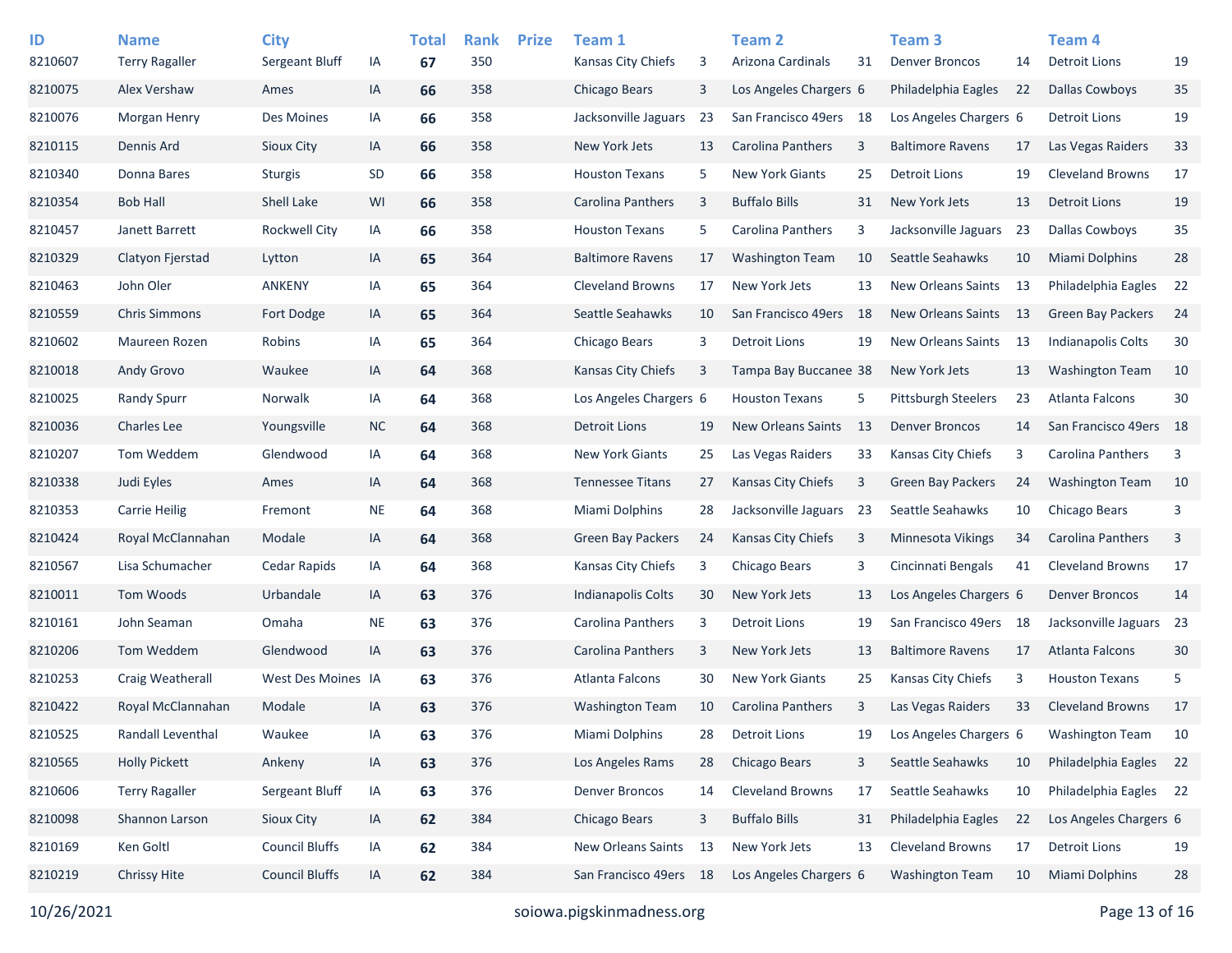| ID<br>8210336 | <b>Name</b><br>Judi Eyles | <b>City</b><br>Ames     | ΙA        | <b>Total</b><br>62 | <b>Rank</b><br>384 | <b>Prize</b> | Team 1<br>Kansas City Chiefs | 3  | Team <sub>2</sub><br><b>New Orleans Saints</b> | 13   | Team <sub>3</sub><br><b>Pittsburgh Steelers</b> | 23 | Team <sub>4</sub><br>Jacksonville Jaguars 23 |                |
|---------------|---------------------------|-------------------------|-----------|--------------------|--------------------|--------------|------------------------------|----|------------------------------------------------|------|-------------------------------------------------|----|----------------------------------------------|----------------|
| 8210495       | <b>Chris Wahlert</b>      | Peosta                  | IA        | 62                 | 384                |              | <b>Baltimore Ravens</b>      | 17 | Atlanta Falcons                                | 30   | Seattle Seahawks                                | 10 | <b>Houston Texans</b>                        | 5              |
| 8210543       | <b>Elizabeth Beck</b>     | Ames                    | IA        | 62                 | 384                |              | New Orleans Saints           | 13 | <b>Houston Texans</b>                          | 5    | Atlanta Falcons                                 | 30 | <b>Denver Broncos</b>                        | 14             |
| 8210490       | <b>Bob Shoultz</b>        | Sioux City              | IA        | 61                 | 390                |              | <b>Pittsburgh Steelers</b>   | 23 | New York Jets                                  | 13   | Chicago Bears                                   | 3  | Philadelphia Eagles                          | 22             |
| 8210046       | <b>Greg Staples</b>       | Norwalk                 | IA        | 60                 | 391                |              | Carolina Panthers            | 3  | New York Jets                                  | 13   | Cincinnati Bengals                              | 41 | Kansas City Chiefs                           | 3              |
| 8210084       | Kurt Kruger               | Ames                    | IA        | 60                 | 391                |              | <b>Washington Team</b>       | 10 | Philadelphia Eagles                            | 22   | <b>New York Giants</b>                          | 25 | Chicago Bears                                | 3              |
| 8210110       | Nancy Eickholt            | Sioux City              | IA        | 60                 | 391                |              | San Francisco 49ers          | 18 | <b>Denver Broncos</b>                          | 14   | <b>Houston Texans</b>                           | 5  | Jacksonville Jaguars 23                      |                |
| 8210321       | <b>Brooke Davies</b>      | Sioux City              | IA        | 60                 | 391                |              | <b>Houston Texans</b>        | 5  | <b>Cleveland Browns</b>                        | 17   | Seattle Seahawks                                | 10 | Miami Dolphins                               | 28             |
| 8210420       | Royal McClannahan         | Modale                  | IA        | 60                 | 391                |              | New York Jets                | 13 | <b>Houston Texans</b>                          | 5    | <b>Baltimore Ravens</b>                         | 17 | <b>New York Giants</b>                       | 25             |
| 8210521       | Loren Goettsch            | <b>Sioux City</b>       | IA        | 60                 | 391                |              | <b>New York Giants</b>       | 25 | Chicago Bears                                  | 3    | <b>Detroit Lions</b>                            | 19 | <b>New Orleans Saints</b>                    | - 13           |
| 8210435       | Suzanne Dittmer           | Des Moines              | IA        | 59                 | 397                |              | <b>New York Giants</b>       | 25 | Chicago Bears                                  | 3    | <b>Denver Broncos</b>                           | 14 | <b>Baltimore Ravens</b>                      | 17             |
| 8210578       | John Larson               | Johnston                | IA        | 59                 | 397                |              | New York Jets                | 13 | <b>Houston Texans</b>                          | 5    | Tampa Bay Buccanee 38                           |    | <b>Kansas City Chiefs</b>                    | $\overline{3}$ |
| 8210003       | Tom Meneough              | Des Moines              | IA        | 58                 | 399                |              | San Francisco 49ers          | 18 | <b>Washington Team</b>                         | 10   | <b>Baltimore Ravens</b>                         | 17 | New York Jets                                | 13             |
| 8210004       | <b>Charlie Sovich</b>     | West Des Moines IA      |           | 58                 | 399                |              | Atlanta Falcons              | 30 | <b>Cleveland Browns</b>                        | 17   | Los Angeles Chargers 6                          |    | <b>Houston Texans</b>                        | 5              |
| 8210031       | Jeff Klocko               | Norwalk                 | IA        | 58                 | 399                |              | Chicago Bears                | 3  | Miami Dolphins                                 | 28   | <b>Washington Team</b>                          | 10 | <b>Cleveland Browns</b>                      | 17             |
| 8210192       | <b>Ted Roberts</b>        | <b>Council Bluffs</b>   | IA        | 58                 | 399                |              | <b>Washington Team</b>       | 10 | Seattle Seahawks                               | 10   | New York Jets                                   | 13 | <b>New York Giants</b>                       | 25             |
| 8210307       | Jeffrey Demetri           | Hinton                  | IA        | 58                 | 399                |              | <b>Green Bay Packers</b>     | 24 | <b>Pittsburgh Steelers</b>                     | 23   | Los Angeles Chargers 6                          |    | <b>Houston Texans</b>                        | 5              |
| 8210332       | Carmie Hotchkiss          | Sioux City              | IA        | 58                 | 399                |              | Kansas City Chiefs           | 3  | <b>Pittsburgh Steelers</b>                     | 23   | Seattle Seahawks                                | 10 | Philadelphia Eagles                          | 22             |
| 8210473       | Steven Mickelson          | West Des Moines IA      |           |                    | 399                |              | <b>Washington Team</b>       | 10 | Los Angeles Chargers 6                         |      | <b>Green Bay Packers</b>                        | 24 | San Francisco 49ers 18                       |                |
| 8210530       | Catherine Luchte          | <b>Colorado Springs</b> | CO        | 58                 | 399                |              | <b>Green Bay Packers</b>     | 24 | Chicago Bears                                  | 3    | <b>Carolina Panthers</b>                        | 3  | Los Angeles Rams                             | 28             |
| 8210575       | Colleen Boyle             | Chestnut Hill           |           | 58                 | 399                |              | Carolina Panthers            | 3  | <b>Cleveland Browns</b>                        | 17   | <b>Green Bay Packers</b>                        |    | <b>Denver Broncos</b>                        | 14             |
|               |                           |                         | MA        | 58                 |                    |              |                              |    |                                                |      | Chicago Bears                                   | 24 |                                              |                |
| 8210072       | <b>Steve Bock</b>         | Ames                    | IA        | 57                 | 408                |              | <b>Minnesota Vikings</b>     | 34 | <b>Kansas City Chiefs</b>                      | 3    |                                                 | 3  | <b>Baltimore Ravens</b>                      | 17             |
| 8210152       | <b>Bob Ostronic</b>       | Omaha                   | <b>NE</b> | 57                 | 408                |              | Los Angeles Chargers 6       |    | San Francisco 49ers                            | 18   | Carolina Panthers                               | 3  | Atlanta Falcons                              | 30             |
| 8210289       | <b>Mark Miller</b>        | Ames                    | IA        | 57                 | 408                |              | <b>Pittsburgh Steelers</b>   | 23 | Seattle Seahawks                               | 10   | <b>Houston Texans</b>                           | 5  | <b>Detroit Lions</b>                         | 19             |
| 8210572       | <b>Scott Moore</b>        | Missouri Valley         | IA        | 57                 | 408                |              | Pittsburgh Steelers          | 23 | <b>New Orleans Saints</b>                      | 13   | Chicago Bears                                   | 3  | San Francisco 49ers 18                       |                |
| 8210153       | Kevin Graslewicz          | Omaha                   | <b>NE</b> | 56                 | 412                |              | <b>Detroit Lions</b>         | 19 | <b>Denver Broncos</b>                          | 14   | New Orleans Saints                              | 13 | <b>Washington Team</b>                       | 10             |
| 8210293       | Justin Gatewood           | Ames                    | IA        | 56                 | 412                |              | <b>Detroit Lions</b>         | 19 | <b>Washington Team</b>                         | 10   | Philadelphia Eagles                             | 22 | <b>Houston Texans</b>                        | 5              |
| 8210458       | Carissa Andermann         | <b>Cedar Falls</b>      | IA        | 56                 | 412                |              | New York Jets                | 13 | San Francisco 49ers                            | - 18 | Chicago Bears                                   | 3  | Philadelphia Eagles                          | 22             |
| 8210593       | Jenna Fitch               | Gilbert                 | IA        | 55                 | 415                |              | <b>Denver Broncos</b>        | 14 | <b>Washington Team</b>                         | 10   | Los Angeles Rams                                | 28 | Chicago Bears                                | 3              |
| 8210089       | <b>Barb Randolph</b>      | Gilbert                 | IA        | 54                 | 416                |              | Green Bay Packers            | 24 | Seattle Seahawks                               | 10   | <b>Denver Broncos</b>                           | 14 | Los Angeles Chargers 6                       |                |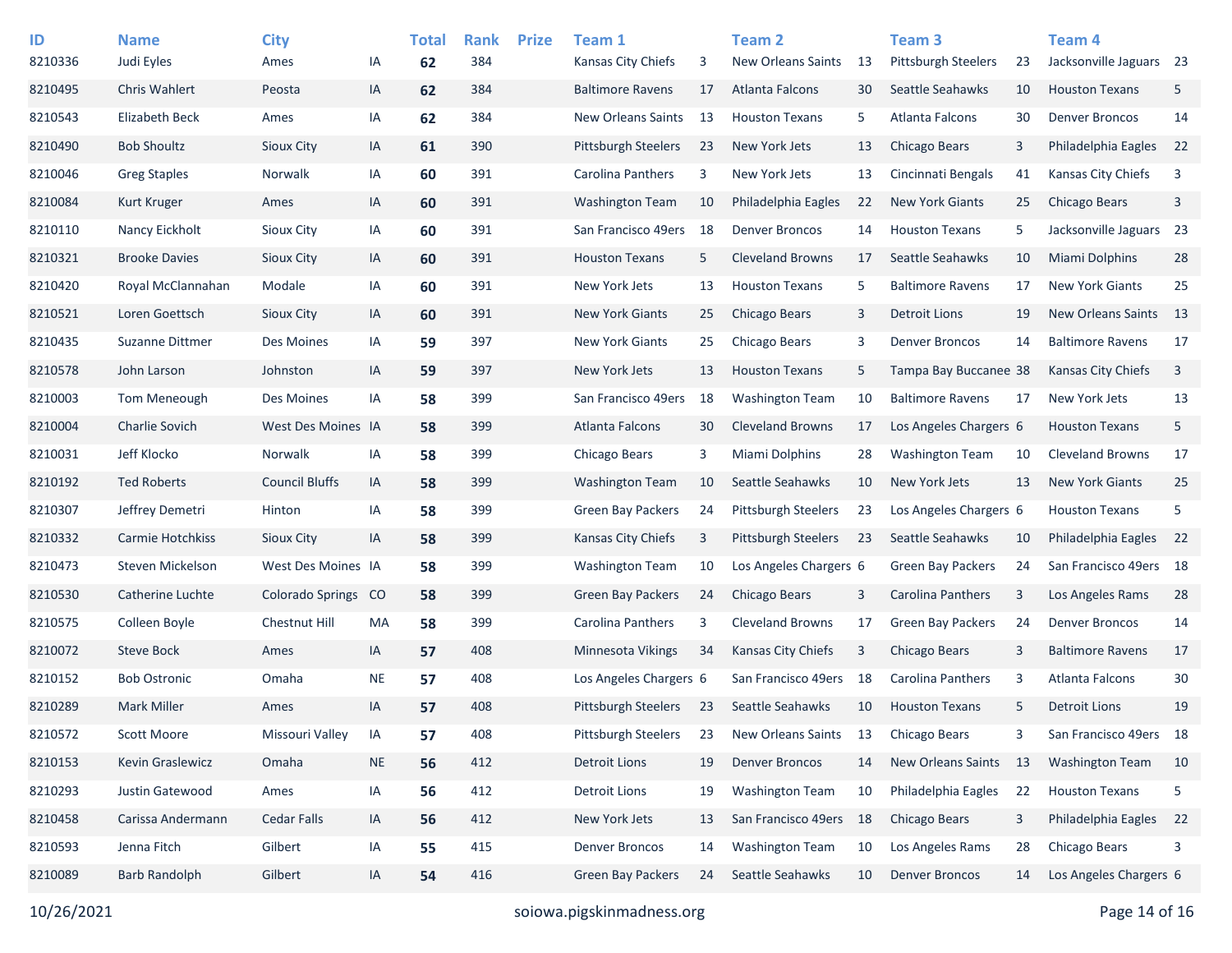| ID<br>8210419 | <b>Name</b><br>Jenna Biegger | <b>City</b><br>Polk City | IA        | <b>Total</b><br>54 | <b>Rank</b><br>416 | <b>Prize</b> | Team 1<br><b>Washington Team</b> | 10 | <b>Team 2</b><br><b>Houston Texans</b> | 5   | Team <sub>3</sub><br>Las Vegas Raiders | 33  | Team <sub>4</sub><br>Los Angeles Chargers 6 |    |
|---------------|------------------------------|--------------------------|-----------|--------------------|--------------------|--------------|----------------------------------|----|----------------------------------------|-----|----------------------------------------|-----|---------------------------------------------|----|
| 8210231       | <b>Bob Burnett</b>           | Norwalk                  | IA        | 53                 | 418                |              | San Francisco 49ers              | 18 | <b>Washington Team</b>                 | 10  | Philadelphia Eagles                    | 22  | <b>Chicago Bears</b>                        | 3  |
| 8210441       | <b>Curtis Hollebrands</b>    | Clive                    | IA        | 53                 | 418                |              | Chicago Bears                    | 3  | Los Angeles Chargers 6                 |     | <b>Detroit Lions</b>                   | 19  | <b>New York Giants</b>                      | 25 |
| 8210445       | Michelle Nelson              | Polk City                | IA        | 53                 | 418                |              | Los Angeles Chargers 6           |    | <b>New York Giants</b>                 | 25  | Chicago Bears                          | 3   | <b>Detroit Lions</b>                        | 19 |
| 8210461       | Gina McDonough               | Eddyville                | IA        | 52                 | 421                |              | Kansas City Chiefs               | 3  | Cincinnati Bengals                     | 41  | <b>Houston Texans</b>                  | 5   | Chicago Bears                               | 3  |
| 8210472       | Jeffery Jones                | <b>Cedar Falls</b>       | IA        | 52                 | 421                |              | <b>Houston Texans</b>            | 5  | Chicago Bears                          | 3   | Atlanta Falcons                        | 30  | <b>Denver Broncos</b>                       | 14 |
| 8210505       | <b>Heather Dolan</b>         | Denver                   | IA        | 52                 | 421                |              | Los Angeles Chargers 6           |    | <b>Washington Team</b>                 | 10  | <b>Cleveland Browns</b>                | 17  | <b>Detroit Lions</b>                        | 19 |
| 8210339       | James Bares                  | <b>Sturgis</b>           | SD        | 51                 | 424                |              | Seattle Seahawks                 | 10 | <b>Dallas Cowboys</b>                  | 35  | <b>Kansas City Chiefs</b>              | 3   | <b>Chicago Bears</b>                        | 3  |
| 8210492       | Rebecca Rader                | Moville                  | IA        | 51                 | 424                |              | New York Jets                    | 13 | Jacksonville Jaguars                   | -23 | <b>Houston Texans</b>                  | 5   | <b>Washington Team</b>                      | 10 |
| 8210532       | Catherine Luchte             | <b>Colorado Springs</b>  | CO        | 51                 | 424                |              | Kansas City Chiefs               | 3  | Los Angeles Chargers 6                 |     | <b>Baltimore Ravens</b>                | 17  | <b>New York Giants</b>                      | 25 |
| 8210548       | Kenneth Hanson               | Ankeny                   | IA        | 51                 | 424                |              | San Francisco 49ers              | 18 | New Orleans Saints                     | 13  | Chicago Bears                          | 3   | <b>Cleveland Browns</b>                     | 17 |
| 8210568       | Jean Wulf                    | Davenport                | IA        | 51                 | 424                |              | New York Jets                    | 13 | Atlanta Falcons                        | 30  | <b>Houston Texans</b>                  | 5   | <b>Chicago Bears</b>                        | 3  |
| 8210414       | Thomas Wardlow               | Waverly                  | IA        | 50                 | 429                |              | Los Angeles Chargers 6           |    | Kansas City Chiefs                     | 3   | New Orleans Saints                     | -13 | Los Angeles Rams                            | 28 |
| 8210447       | <b>Timothy Lightner</b>      | <b>Bettendorf</b>        | IA        | 50                 | 429                |              | Los Angeles Chargers 6           |    | Carolina Panthers                      | 3   | <b>Green Bay Packers</b>               | 24  | <b>Baltimore Ravens</b>                     | 17 |
| 8210516       | Jeri Lyn Bares               | Oskaloosa                | IA        | 50                 | 429                |              | <b>Denver Broncos</b>            | 14 | Seattle Seahawks                       | 10  | <b>New Orleans Saints</b>              | -13 | New York Jets                               | 13 |
| 8210272       | Jon Kaufman                  | West Des Moines IA       |           | 49                 | 432                |              | <b>Denver Broncos</b>            | 14 | New York Jets                          | 13  | <b>Baltimore Ravens</b>                | 17  | <b>Houston Texans</b>                       | 5  |
| 8210309       | Jim Clark                    | Sioux City               | IA        | 49                 | 432                |              | New York Jets                    | 13 | Carolina Panthers                      | 3   | <b>Washington Team</b>                 | 10  | <b>Pittsburgh Steelers</b>                  | 23 |
| 8210514       | <b>Freddie Deeds</b>         | Williamsburg             | IA        | 49                 | 432                |              | Los Angeles Rams                 | 28 | New York Jets                          | 13  | Chicago Bears                          | 3   | <b>Houston Texans</b>                       | 5  |
| 8210535       | <b>Gregory Weinschenk</b>    | Urbandale                | IA        | 49                 | 432                |              | <b>Detroit Lions</b>             | 19 | <b>Denver Broncos</b>                  | 14  | Carolina Panthers                      | 3   | New York Jets                               | 13 |
| 8210346       | <b>Ron Pingel</b>            | Spencer                  | IA        | 48                 | 436                |              | <b>Cleveland Browns</b>          | 17 | Jacksonville Jaguars                   | -23 | <b>Houston Texans</b>                  | 5   | Carolina Panthers                           | 3  |
| 8210429       | <b>Timothy Lynch</b>         | <b>JOHNSTON</b>          | IA        | 48                 | 436                |              | <b>Washington Team</b>           | 10 | Atlanta Falcons                        | 30  | <b>Houston Texans</b>                  | 5   | Chicago Bears                               | 3  |
| 8210027       | John Lowe                    | <b>Pleasant Hill</b>     | IA        | 47                 | 438                |              | Philadelphia Eagles              | 22 | <b>Houston Texans</b>                  | 5   | <b>Baltimore Ravens</b>                | 17  | Carolina Panthers                           | 3  |
| 8210403       | <b>Bruce Hokel</b>           | Sioux City               | IA        | 46                 | 439                |              | <b>Green Bay Packers</b>         | 24 | Los Angeles Chargers 6                 |     | Kansas City Chiefs                     | 3   | New York Jets                               | 13 |
| 8210418       | Don Lewis                    | Ankeny                   | IA        | 45                 | 440                |              | <b>Washington Team</b>           | 10 | Seattle Seahawks                       | 10  | Chicago Bears                          | 3   | Philadelphia Eagles                         | 22 |
| 8210541       | Raymond Strekal              | PERRY                    | IA        | 45                 | 440                |              | <b>Denver Broncos</b>            | 14 | New York Jets                          | 13  | New Orleans Saints                     | 13  | <b>Houston Texans</b>                       | 5  |
| 8210150       | Dennis Dudzik                | Omaha                    | <b>NE</b> | 44                 | 442                |              | Seattle Seahawks                 | 10 | Kansas City Chiefs                     | 3   | Los Angeles Rams                       | 28  | Chicago Bears                               | 3  |
| 8210546       | Joseph Owens                 | Altoona                  | IA        | 44                 | 442                |              | <b>Detroit Lions</b>             | 19 | <b>Houston Texans</b>                  | 5   | <b>Cleveland Browns</b>                | 17  | Carolina Panthers                           | 3  |
| 8210425       | Royal McClannahan            | Modale                   | IA        | 42                 | 444                |              | Carolina Panthers                | 3  | Atlanta Falcons                        | 30  | Chicago Bears                          | 3   | Los Angeles Chargers 6                      |    |
| 8210101       | Jessica Noll                 | Akron                    | IA        | 40                 | 445                |              | Carolina Panthers                | 3  | <b>Denver Broncos</b>                  | 14  | <b>Houston Texans</b>                  | 5   | San Francisco 49ers 18                      |    |
| 8210563       | Sheri Partington             | Elkhart                  | IA        | 40                 | 445                |              | Los Angeles Rams                 | 28 | Chicago Bears                          | 3   | Carolina Panthers                      | 3   | Los Angeles Chargers 6                      |    |